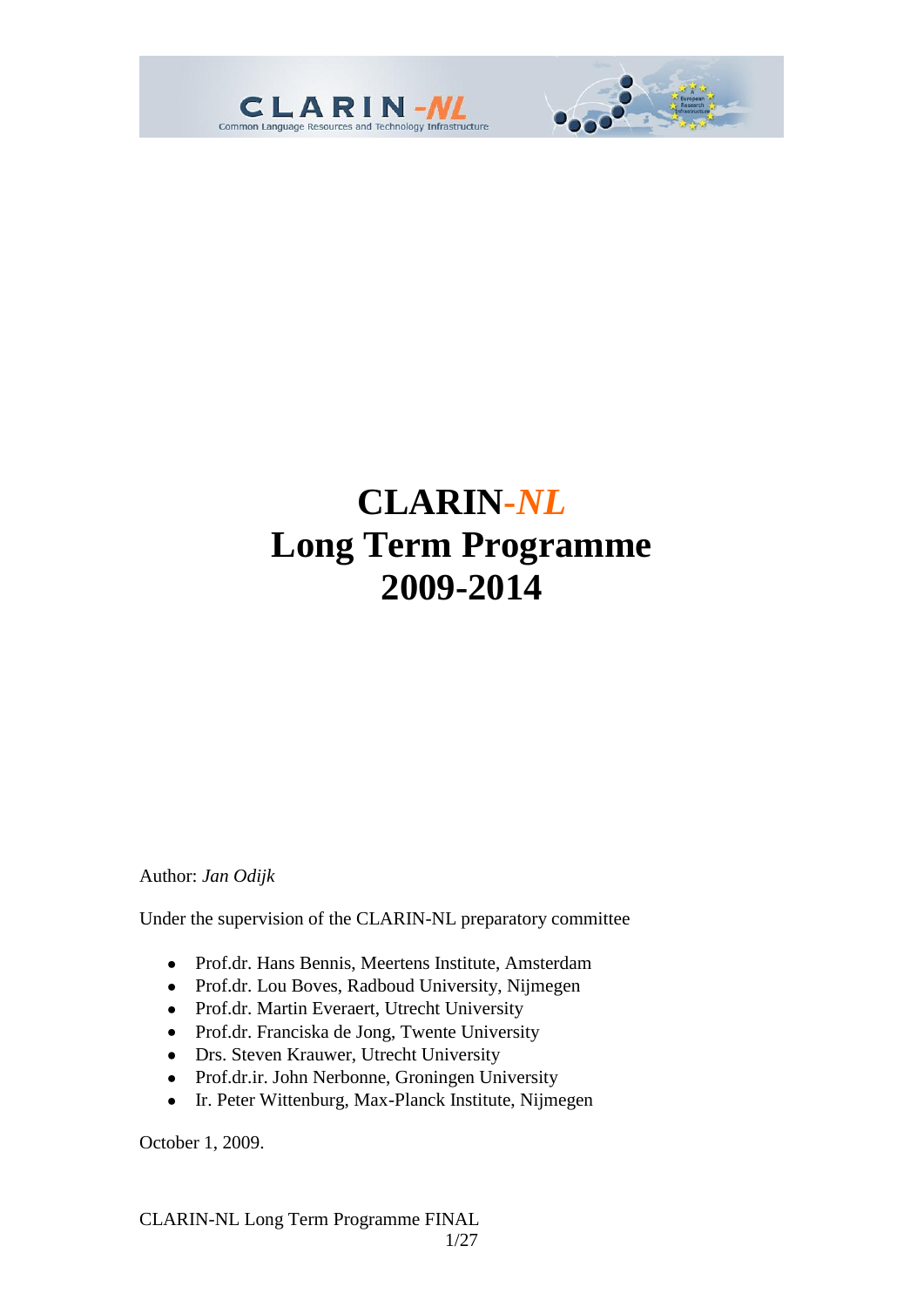

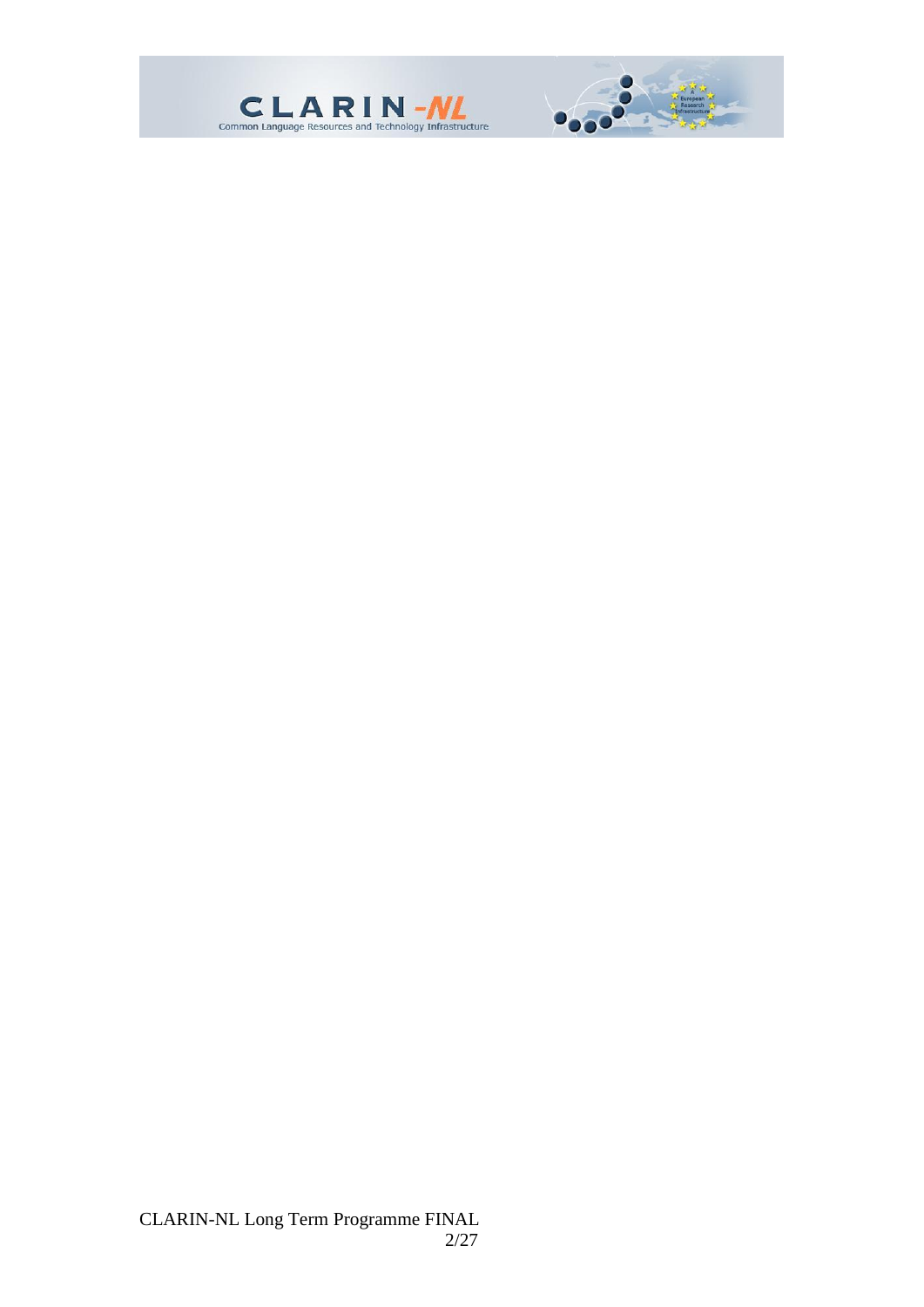

### <span id="page-2-0"></span>**Summary**

CLARIN-NL aims to design, construct, validate, and exploit a research infrastructure that is needed to provide a sustainable and persistent *e*Science working environment for researchers in the Humanities, and Linguistics in particular, who want to make use of language resources and the technology to use these resources for their research. This infrastructure will provide these researchers with a wide variety of resources and services, intelligent access methods for exploring the resources and innovative ways of combining different resources into virtual collections, so that information hidden in unstructured textual and multimedia documents can be disclosed. Inter-operability of independently developed resources and services will be key for a properly functioning infrastructure. The infrastructure will be easy to use for non-technical researchers. Targeted dissemination activities, educational programmes and training sessions will enable a whole generation of researchers and students to acquaint themselves with this new research methodology and the potential for groundbreaking research it offers, creating an advanced scientific environment in the Netherlands that will attract topresearchers and students from abroad.

CLARIN-NL forms the Netherlands national counterpart of the CLARIN enterprise on the European level (CLARIN-EU). It therefore resembles and complements the preparatory project that is currently being executed on the European level (CLARINprep). Many of the activities and sub-projects within CLARIN-NL implement activities in the Netherlands that in the programme of work for CLARIN-prep are envisaged to take place in every participating country and that will be funded through the national contributions to CLARIN. Such activities include (1) the design and implementation of the infrastructure technology; (2) application projects in which technology providers and the intended users integrate local repositories and set up local services for prototypical test installations as initial demonstrators, enabling evidence-based contributions to the discussion on standards and best practices for inter-operability, and to contribute to the survey of requirements for the infrastructure technology; (3) the preparation of an essential data collection and service set for the locally relevant languages (ideally on the basis of existing tools and data) that allows for testing and validation of proposed standards, services and tools in the experimental prototype; and (4) the integration of advanced infrastructure services. Since it is not possible to assign all these tasks to participants right from the start, CLARIN-NL has been set up as a mixture between a programme and a project.

CLARIN-NL, however, also contains a range of activities that aim to further strengthen the leading position the Netherlands currently has in CLARIN-EU (both the principal coordinator and the technical coordinator for infrastructure technology are based in the Netherlands). It has a separate line of activities aimed to position the Netherlands prominently in CLARIN-EU also beyond CLARIN-prep, and to extend its leading position further by initiating, in an early stage, projects with selected international partners to develop, in a multilingual setting, showcase demonstrators of the infrastructure and the services it offers, as well as by setting up at least two centres of expertise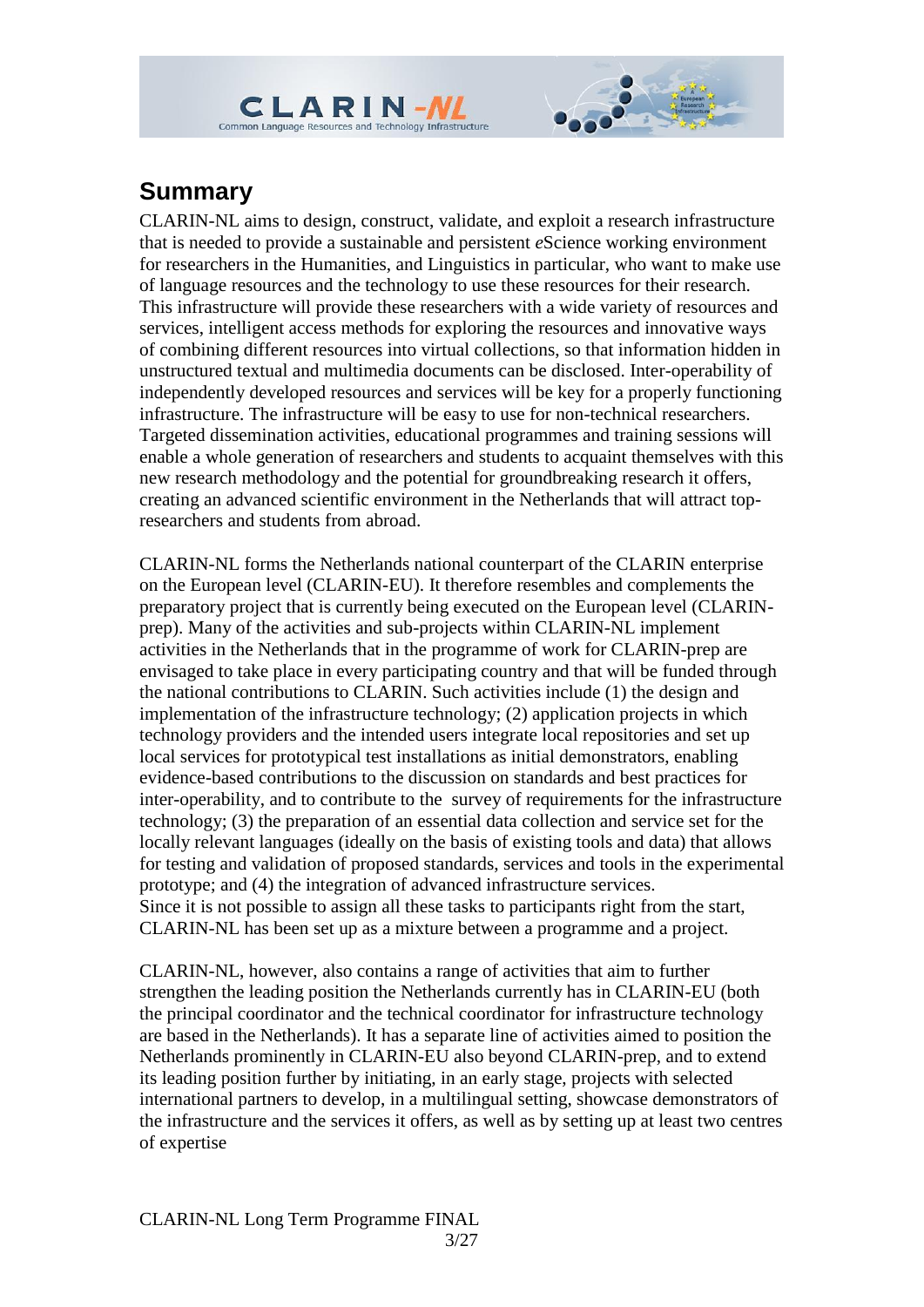

The CLARIN-NL proposal covers a period of 6 years, partitioned in three phases of two years: the preparation phase, the construction phase, and the first two years of the exploitation phase. Though the infrastructure is primarily aimed at language and humanities researchers, it offers various opportunities for usage in other domains and by other users, both for commercial applications as well as for important developments in society.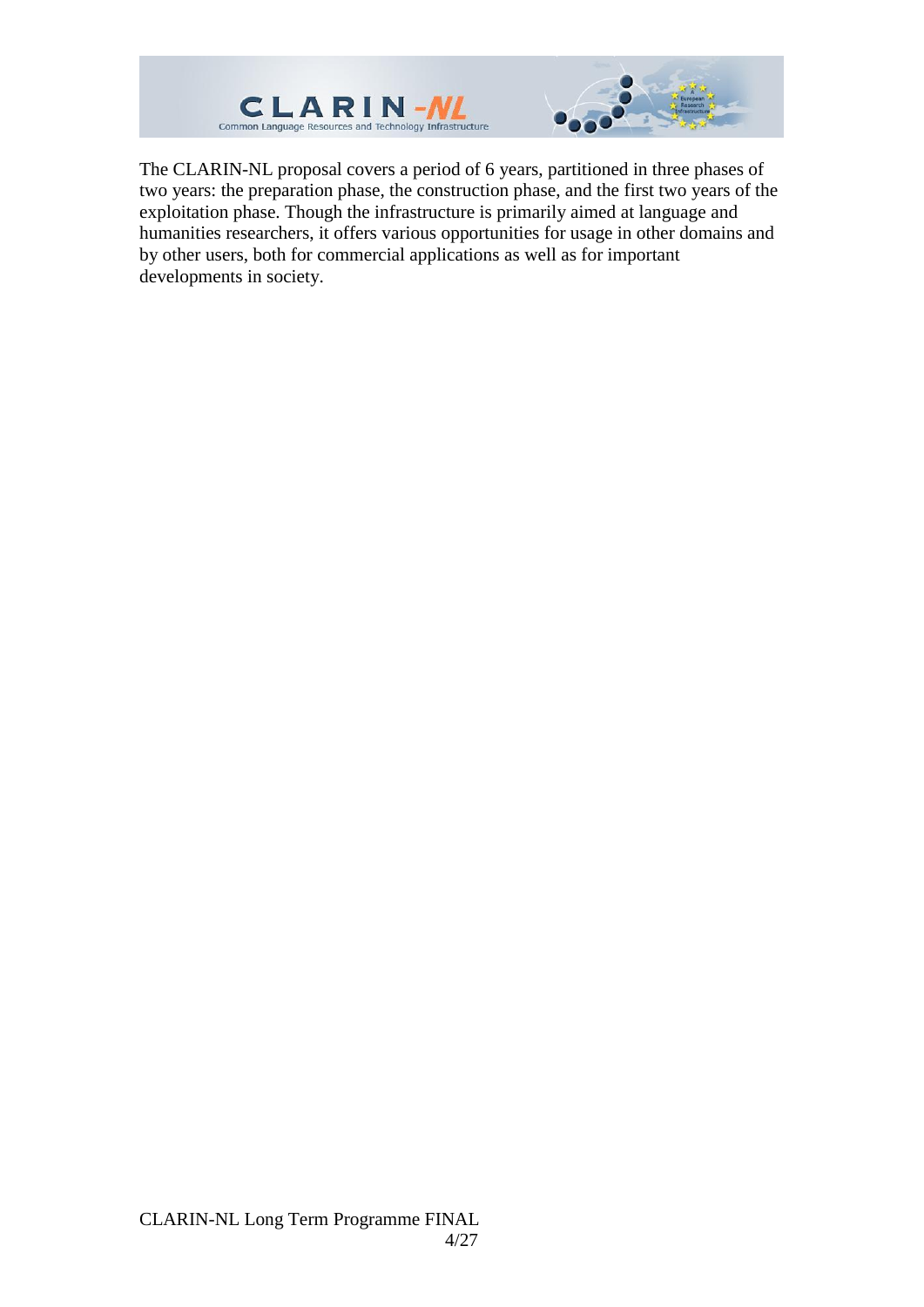



# <span id="page-4-0"></span>**Table of Contents**

| 2                                                                                |
|----------------------------------------------------------------------------------|
| 3                                                                                |
| $\overline{A}$                                                                   |
| 4.1                                                                              |
| 4.2                                                                              |
| 4.3                                                                              |
| 5                                                                                |
| 6                                                                                |
| Criteria for evaluation of project proposals and task descriptions 14<br>7       |
| 8                                                                                |
| 9                                                                                |
| 10<br>.20                                                                        |
| 21                                                                               |
| Appendix B Elaboration of the technical infrastructure related goals and tasks22 |
|                                                                                  |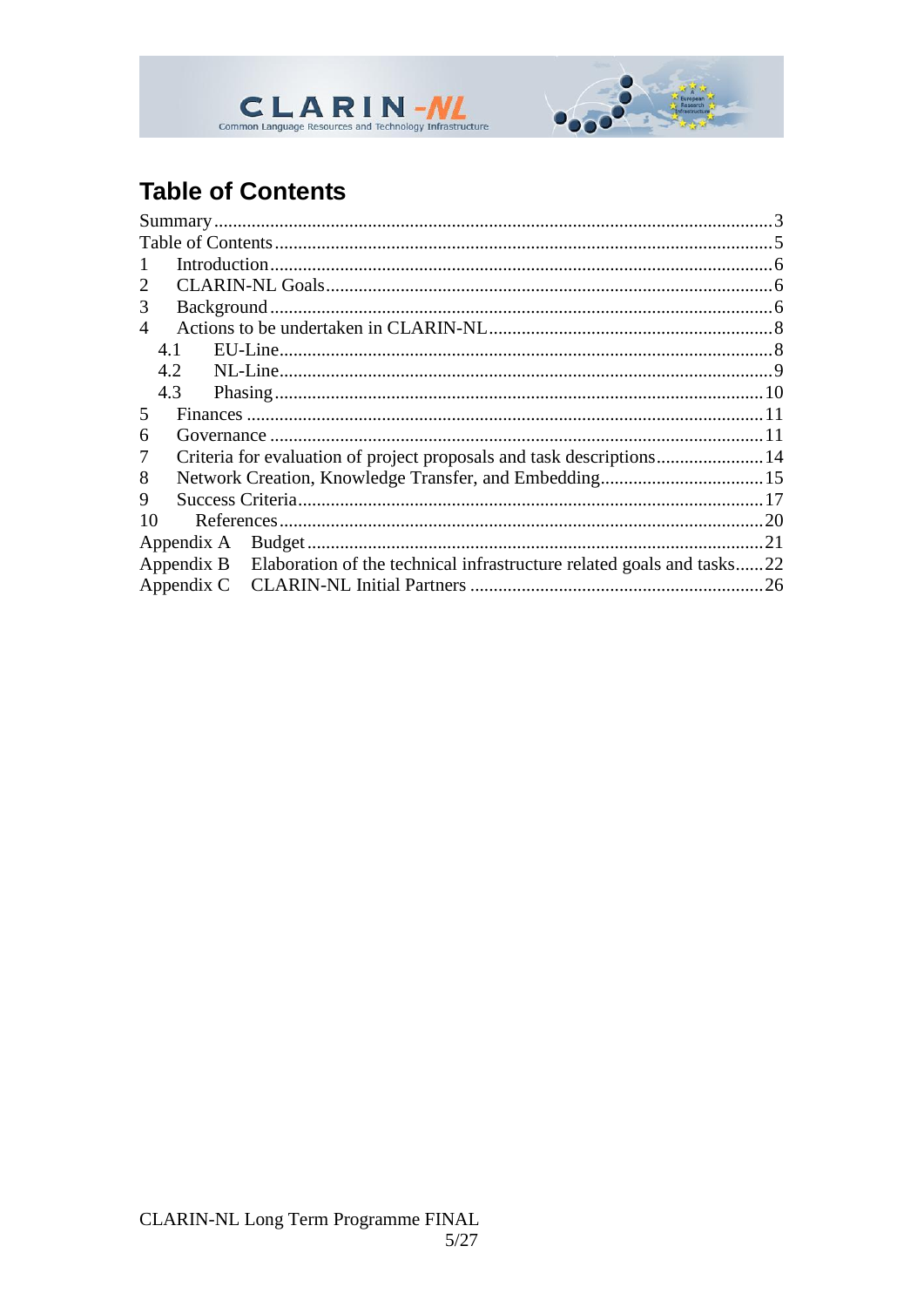



### <span id="page-5-0"></span>**1 Introduction**

This is the CLARIN-NL long term programme. It covers the whole period of the CLARIN-NL project (2009-2014). It describes

- The *[CLARIN-NL Goals](#page-5-1)* (section [2\)](#page-5-1)  $\bullet$
- the *[Background](#page-5-2)* of CLARIN-NL (section [3\)](#page-5-2)  $\bullet$
- the range of *[Actions to be undertaken in CLARIN-NL](#page-7-0)*, both for the *[EU-Line](#page-7-1)* and for the *[NL-L](#page-8-0)*, including their *[Phasing](#page-9-0)* (section [4\)](#page-7-0)
- the CLARIN-NL *[Finances](#page-10-0)*, more specifically the budget assigned to the  $\bullet$ various activities (section [5](#page-10-0) and [Appendix A\)](#page-20-0)
- the CLARIN-NL *[Governance](#page-10-1)* structure (section [6\)](#page-10-1)  $\bullet$
- *[Criteria for evaluation of project proposals and task descriptions](#page-13-0)* and their  $\bullet$ assignment to research and development groups (section [7\)](#page-13-0)
- $\bullet$ *[Network Creation, Knowledge Transfer, and Embedding](#page-14-0)* of CLARIN-NL in the Netherlands and cooperation with other relevant projects and programmes (section [8\)](#page-14-0)
- Success Criteria (section [9\)](#page-16-0)
- The CLARIN-NL Initial Partners [\(Appendix C\)](#page-25-0)

### <span id="page-5-1"></span>**2 CLARIN-NL Goals**

CLARIN-NL aims to design, construct, validate, and exploit a research infrastructure that is needed to provide a sustainable and persistent *e*Science working environment for researchers in the Humanities, and Linguistics in particular, who want to make use of language resources and the technology to use these resources for their research. This infrastructure will provide these researchers with a wide variety of resources and services, intelligent access methods for exploring the resources and innovative ways of combining different resources into virtual collections, so that information hidden in unstructured textual and multimedia documents can be disclosed. Inter-operability of independently developed resources and services will be key for a properly functioning infrastructure. The infrastructure will be easy to use for non-technical researchers. Targeted dissemination activities, educational programmes and training sessions will enable a whole generation of researchers and students to acquaint themselves with this new research methodology and the potential for groundbreaking research it offers, creating an advanced scientific environment in the Netherlands that will attract topresearchers and students from abroad.

### <span id="page-5-2"></span>**3 Background**

Following a request from the European Commission, the European Strategy Forum for Research Infrastructures (ESFRI) decided early 2005 to compile a list of opportunities in order to assist the Commission in the preparation of its proposal for the Seventh Framework programme (FP7).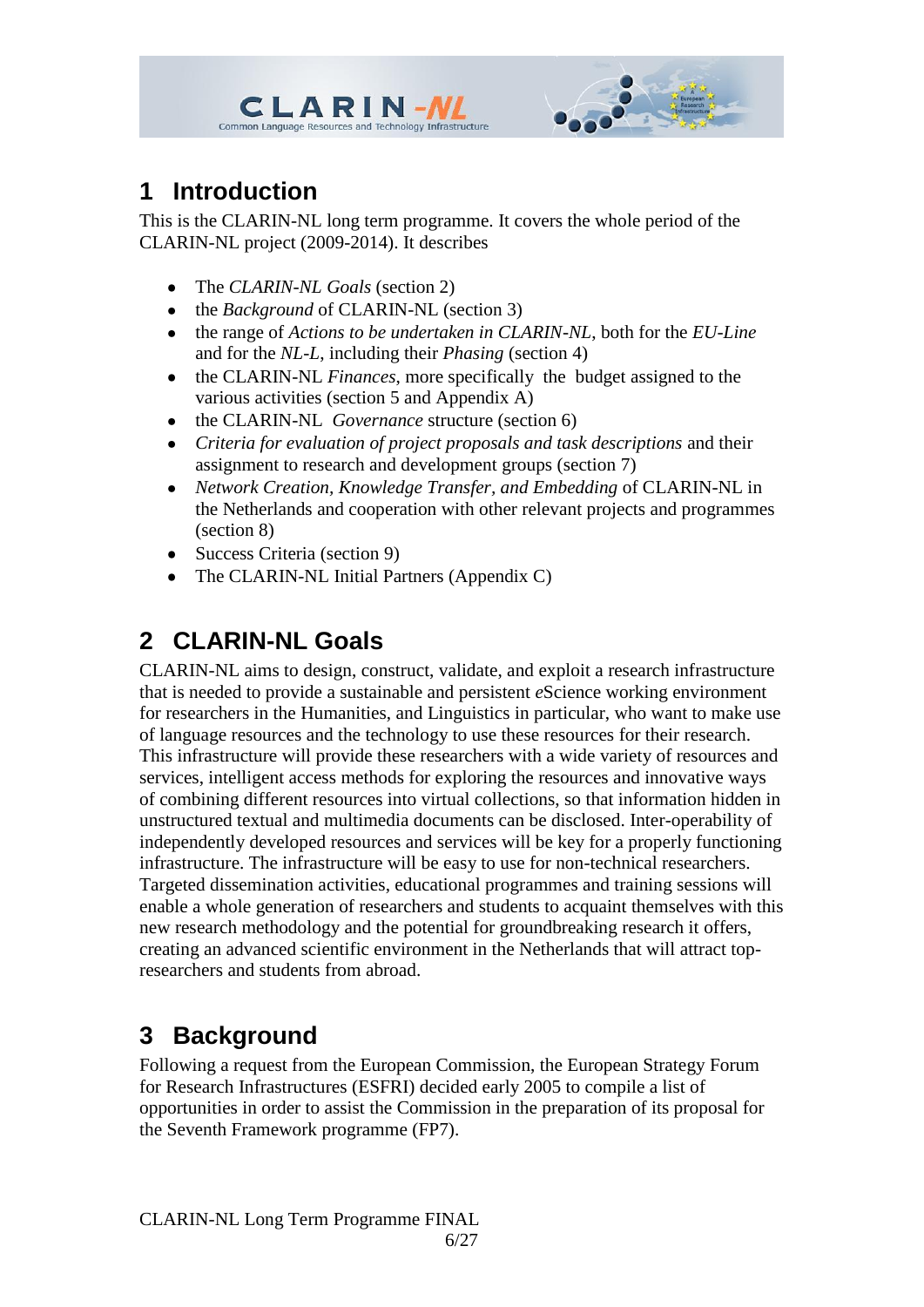



Following a mandate of the Council of Ministers, ESFRI, in its work towards a European roadmap, set up, during summer 2005, different Roadmap Working Groups (RWGs) to analyse topical issues, including the *Social Sciences and Humanities Roadmap Working Group*.

This ESFRI Social Sciences and Humanities Roadmap Working Group decided to recommend a number of projects, among them CLARIN, for consideration for the ESFRI Roadmap, on May 15, 2006. This decision has been laid down in the report of this working group, published in summer 2006 [Henrichsen 2006],

On reception of the RWG reports, ESFRI started drafting the roadmap in March 2006. The Roadmap document was checked by a 'Review Group' and finally approved by ESFRI during its meeting held on 28-29 September 2006 [Wood 2006].

The projects on the roadmap could participate in the first call 2006/2007 under FP7 Capacities Specific Programme of the European Commission, to implement a *preparatory phase*. This preparatory phase aims at bringing the projects to the level of legal and financial maturity required to implement the project.

In this call the CLARIN preparatory project (CLARIN-prep) was awarded funding. Its major non-technical aim is to prepare a ready-to-sign agreement between the participating countries whereby they commit themselves to the joint construction and exploitation of the CLARIN Infrastructure.

In the Netherlands, a national roadmap commission for research infrastructures (`Commissie Nationale Roadmap Grootschalige Onderzoeksfaciliteiten", also known as the `Commissie Van Velzen" ) was set up. It identified, in December 2007, eight projects that the Netherlands should support financially [Van Velzen 2008]. CLARIN was among them.

The CLARIN representative of the Netherlands (UIL OTS, Utrecht University) was requested, in June 2008, to work out the proposal for a project for the Netherlands contribution to the overall CLARIN infrastructure. This resulted in a proposal for the project CLARIN-NL, submitted in September 2008 [Odijk 2008].

This proposal was evaluated by an NWO-SenterNovem advisory committee (`Commissie Van Duinen"). The committee recommended to award funding to five projects, among them CLARIN-NL. However, the funding awarded to CLARIN-NL was less than requested (9 million euro instead of 22.5 million euro) and the committee recommended to set the focus of CLARIN-NL on linguistics and the humanities outside of linguistics, and to postpone work for sound, vision, and the social sciences. [Van Duinen 2008].

The minister of Education, Culture and Science (`OCW") decided on November 28, 2008, to adopt the recommendations of the `Commissie Van Duinen", and asked NWO to finance the selected projects.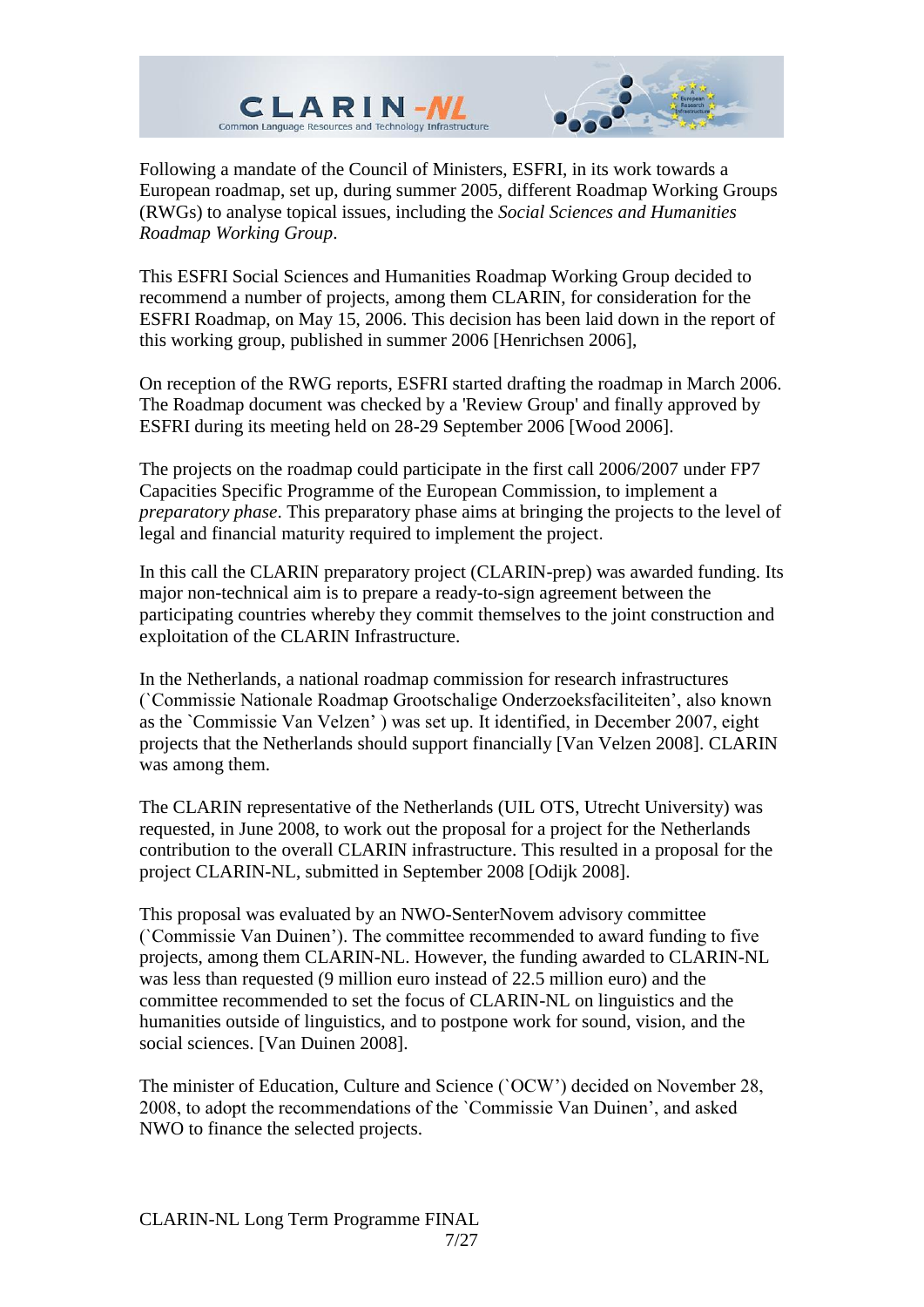



### <span id="page-7-0"></span>**4 Actions to be undertaken in CLARIN-NL**

CLARIN-NL will undertake a range of actions, which to a large extent reflect and complement the actions taken in the CLARIN-EU work packages and working groups. However, given the advice of the evaluation committee and the budget assigned, CLARIN-NL will aim primarily at *linguistics* (broadly construed as the study of the structure of language and speech in different modalities, historical dimensions, social and cultural settings) and *the humanities outside of linguistics*, but pay no or less attention to the social sciences. In addition, activities in the area of sound and image will be limited and focused on their use in the study of language. The CLARIN-NL actions can be divided in two major classes: one set of activities (`European Line") is focused on Europe and aims to strengthen the position of the Netherlands in CLARIN-EU. A second set of activities focuses on the Netherlands itself (`NL line').

CLARIN-NL will take the lead in the start-up and the execution of the construction phase of CLARIN-EU, following the preparatory phase ending on January 1 2011. To this end, we will, in the course of 2010, set up and gradually expand the European CLARIN Headquarters. The implementation of the governance and support structures for CLARIN-EU will be set up following the recommendations from the preparatory phase.

As there is no funding available for these activities in the preparatory phase budget of CLARIN-EU these costs will have to be covered by the CLARIN-NL budget. This is reflected in the EU-line budget for the first two years.

### <span id="page-7-1"></span>*4.1 EU-Line*

Throughout the construction and exploitation phase the central management, support and coordination facilities for CLARIN-EU will be the responsibility of the Dutch CLARIN team. This is reflected in the EU-line of the budget for the years 2011-2014.

The aims of the European line can be summarized as follows:

- consolidate NL's leading position in CLARIN-EU beyond the preparatory phase
- ensure seamless transition from the preparatory phase to the construction phase
- make sure that the Netherlands becomes a main hub in the European infrastructure
- position CLARIN-NL also outside of Europe

From these aims a number of actions can be derived which are enumerated here:

#### **Actions:**

- 1. implement and host the governance structure as recommended by the preparation phase (CLARIN-prep)
- 2. set up and host a main CLARIN Office for administrative and logistic support for the governance bodies
- 3. set up and host a main European CLARIN Technical Centre to build and maintain the technical infrastructure

CLARIN-NL Long Term Programme FINAL 8/27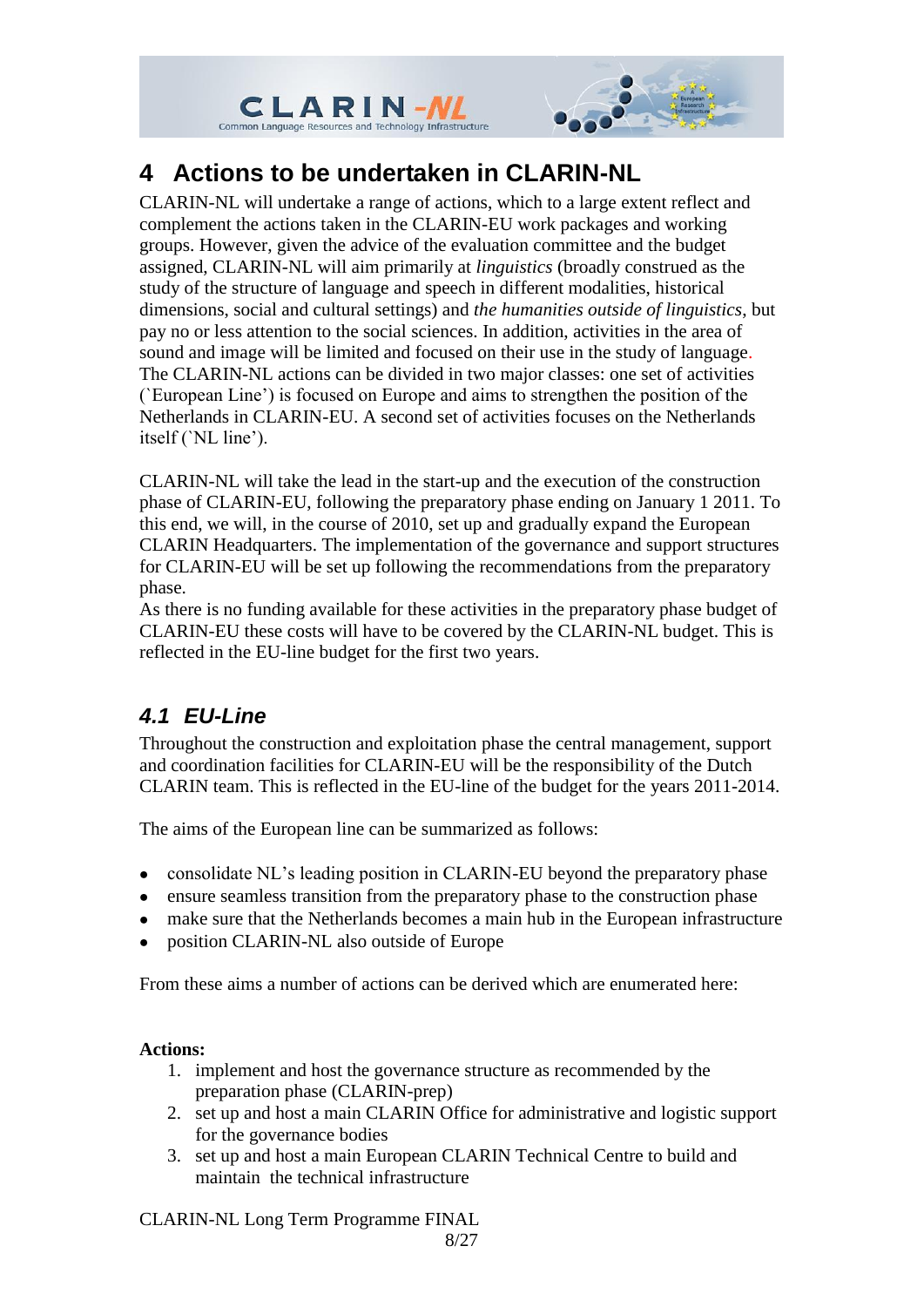

- 4. set up and host the central CLARIN Coordination point for
	- i. development and maintenance of standards
	- ii. harmonization of IPR issues
	- iii. education, dissemination and promotion

CLARIN-*NL* 

- 5. set up a local but international example infrastructure with one or two other leading partners, to be ahead of the others (see below); candidate partner are: Germany (MPG/MPI-link) and Flanders & South Africa (via the Dutch Language Union); the partners should include also users that are not LRT providers so that it will be possible to fully test and demonstrate this example infrastructure
- 6. maintain close connections with other relevant players (EU and non-EU)

#### <span id="page-8-0"></span>*4.2 NL-Line*

The project plan for the CLARIN-EU preparatory phase contains a number of activities that are envisaged to take place in every participating country and that should be funded from the national contributions to CLARIN. This will consist of contributions to project work packages and execution of work packages defined at the national level (see p. 47 of the CLARIN-EU Description of Work). From this a number of aims for CLARIN-NL can be derived, but CLARIN-NL goes further since it wants to establish itself a leading group in the CLARIN enterprise.

The aims of the NL line can be summarized as follows:

- make sure that the CLARIN-prep specifications match the requirements of the national research community by
	- o making an inventory and analyzing the needs of the national research community
	- o broad participation in the definition of standards
	- o conducting validation projects to establish the requirements for the infrastructure
- build and exploit the national part of the CLARIN-EU federation as a best practice example for the other CLARIN-EU partners
- act as a world class service centre in at least two specific application areas to be  $\bullet$ defined by the needs and ambitions of the Dutch research community
- set up a CLARIN-NL national coordination point including a support office  $\bullet$

From these aims, a number of actions can be derived, which are also listed here:

#### **Actions:**

- 1. technical prototype infrastructure as specified by CLARIN-prep
	- a. building the grid-based structure
	- b. providing the generic services
	- c. operating and validating the prototype
- 2. data infrastructure as determined by CLARIN-prep and national priorities
	- a. surveying existing data and specifying the essential data set
	- b. arranging for NL-specific IPR issues, especially related to existing data with IPR restrictions

CLARIN-NL Long Term Programme FINAL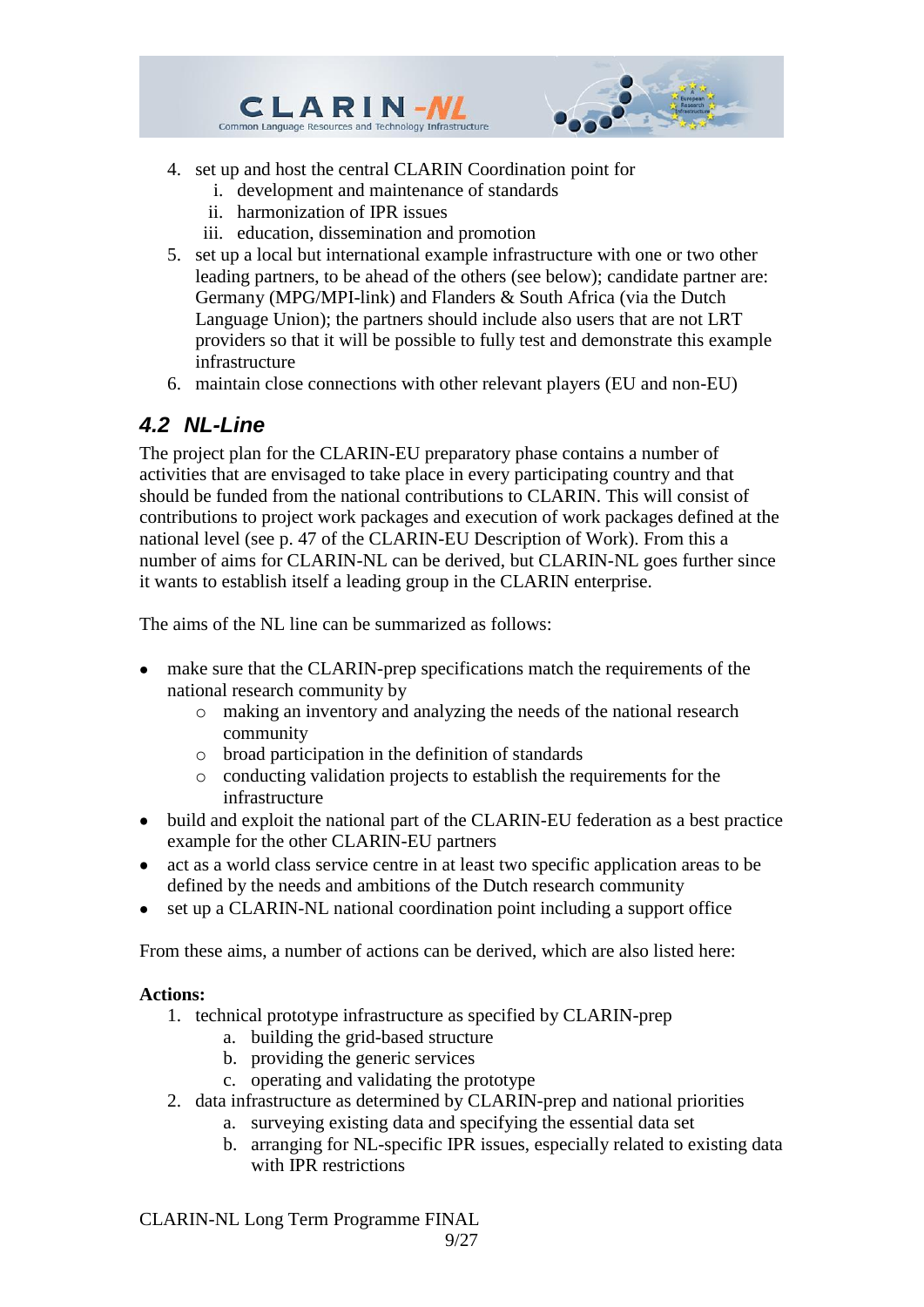



- c. agreeing on representation standards within CLARIN-prep
- d. constructing the essential set by means of conversion or (if needed) new digitization actions, and in parallel developing tools to facilitate this process for other resources of the same type.
- e. validating the prototype on the basis of concrete usage cases
- 3. language technology service infrastructure as determined by CLARIN-prep and national priorities
	- a. specifying a dynamically growing set of essential tools and services
	- b. agreeing on inter-operability standards within CLARIN-prep
	- c. constructing the essential set by means of encapsulation or (if needed) porting or building
- 4. establishing user needs in coordination with CLARIN-prep
	- a. surveying current practice in the Netherlands
	- b. carrying out pilots and demonstrators with HSS researchers, preferably in an international setting
	- c. establishing governance procedures for eliciting, prioritising and selecting extensions and improvements
- 5. creation and operation of two centres of expertise
- 6. creation and operation of dissemination, education and awareness facilities
- 7. setting up and operating national coordination point and develop a business model that guarantees the long term sustainability of the CLARIN infrastructure

We elaborate on some of the technical infrastructure in *[Elaboration of the technical](#page-21-0)  [infrastructure related goals and tasks](#page-21-0)*

#### <span id="page-9-0"></span>*4.3 Phasing*

As to the phasing of the project, we foresee three major phases over the period of the coming six years, each roughly taking up two years.

**Phase 1**: Preparation (2009-2010). This phase overlaps with the CLARIN-EU project so that the Dutch research groups and data centres have the opportunity to provide their requirements for the infrastructure and will have an influential role in specifying the infrastructure design. These requirements will be derived from actual usage cases reflecting the needs of HSS researchers and from technological requirements imposed by the existing data and technology underlying the envisaged services. Adherence to the user centred design principle implies that already in this phase we will implement service prototypes. Also, activities will start for developing a sustainable business model for access to digital information.

**Phase 2**: Construction & initial operation (2011-2012). In this phase the infrastructure will be constructed and subjected to extensive testing and evaluation by user groups. An initial version will result in which a growing number of eScience methods can already be applied. A strategy will be developed for making CLARIN-NL sustainable after the end of the project.

**Phase 3:** Operation & further development (2013-2014). In this phase the focus will be on exploitation of the infrastructure, though further developments will take place as well. Extending the infrastructure with data, tools and services will be a continuous activity, and it is expected to increasingly become a routine task, supported by

CLARIN-NL Long Term Programme FINAL 10/27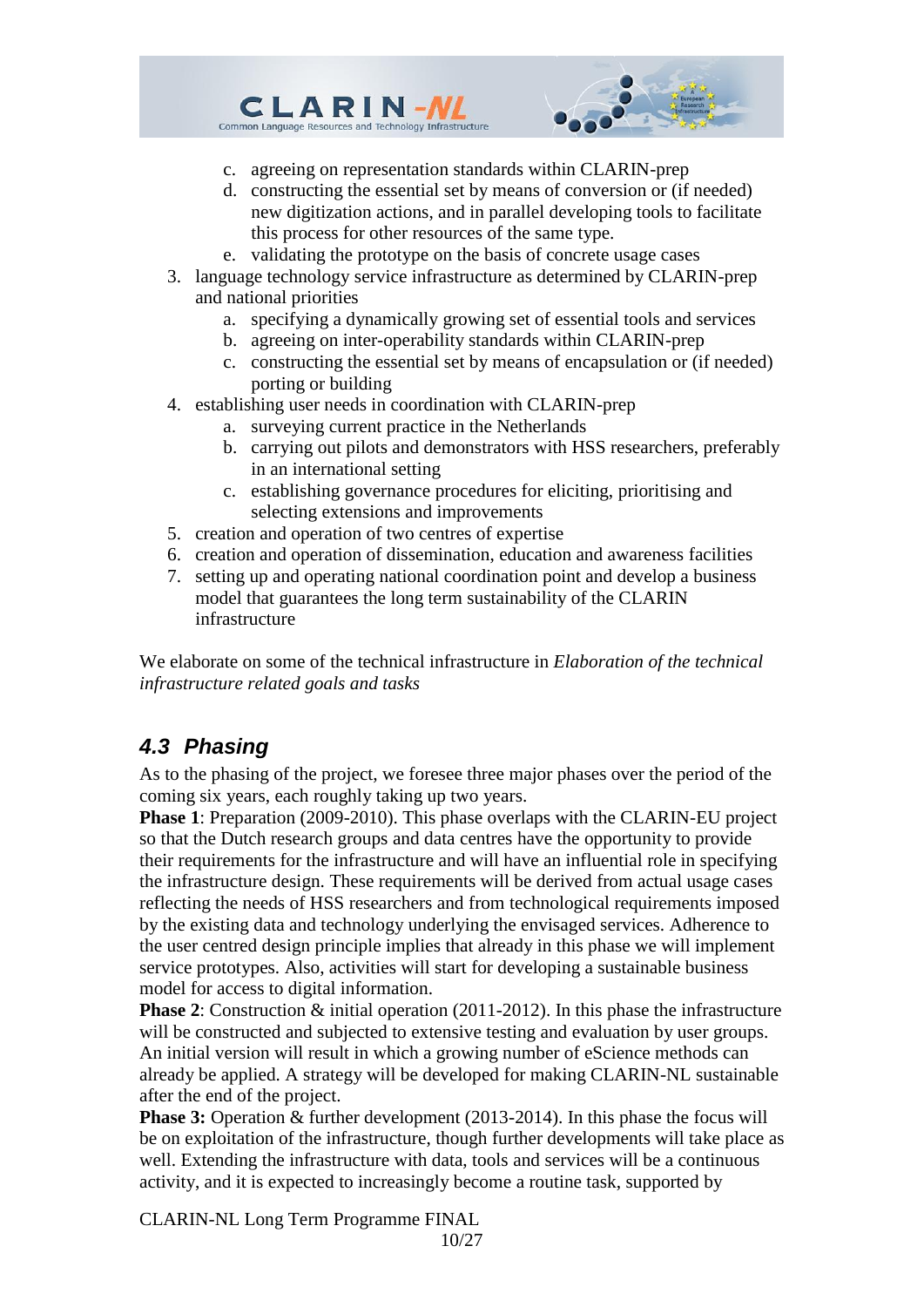

conversion and metadata enrichment tools developed in earlier phases. As soon as the infrastructure is in actual use there will be requests for modified or extended functionality. These will be surveyed and prioritized, and a selected subset will be implemented, next to normal maintenance activities that are required for the proper operation of the infrastructure.

### <span id="page-10-0"></span>**5 Finances**

The budget for the proposed CLARIN-NL programme is specified in some detail in Appendix A. Funds have been allocated to various actions over the three phases, viz. the preparation phase (2009-2010), the construction  $\&$  initial operation phase (2011-2012) and the operation and further development phase (2013-2014). The budget over the six-year period for the EU-line is 1.35M€, for the NL-line 7.65M€, and 9M€ in total.

The budget is distributed over the years as follows:

- 2009: 1.35M€  $\bullet$
- 2010: 1.35 $M \in$
- 2011: 1.90 $M \in$
- $2012: 1.90M \in$
- 2013: 1.25M€
- 2014: 1.25M€  $\bullet$

The budget will be reviewed yearly and adapted if new developments internal to CLARIN-NL or external (e.g. developments in CLARIN-prep) would make this necessary or desirable.

### <span id="page-10-1"></span>**6 Governance**

CLARIN-NL has a mixed character: partially it is a project that requires efficient assignment and execution of a variety of tasks; partially it is more like a programme in which projects can be submitted to open calls and calls for tender.

The organizational structure will have to take a number of central objectives of the program into account simultaneously:

- a) to bring together expertise on a range of sub-disciplines in order to address the core issues involved in setting up a research infrastructure for specific strategic research questions;
- b) to assure the coherence of the overall activities program in terms of the conceptual issues at the core of the program;
- c) to develop and apply new data sources;
- d) to assure high quality both of the overall program and of the individual projects;
- e) to keep to the schedule proposed in the planning;
- f) to stimulate communication among the researchers working in the programme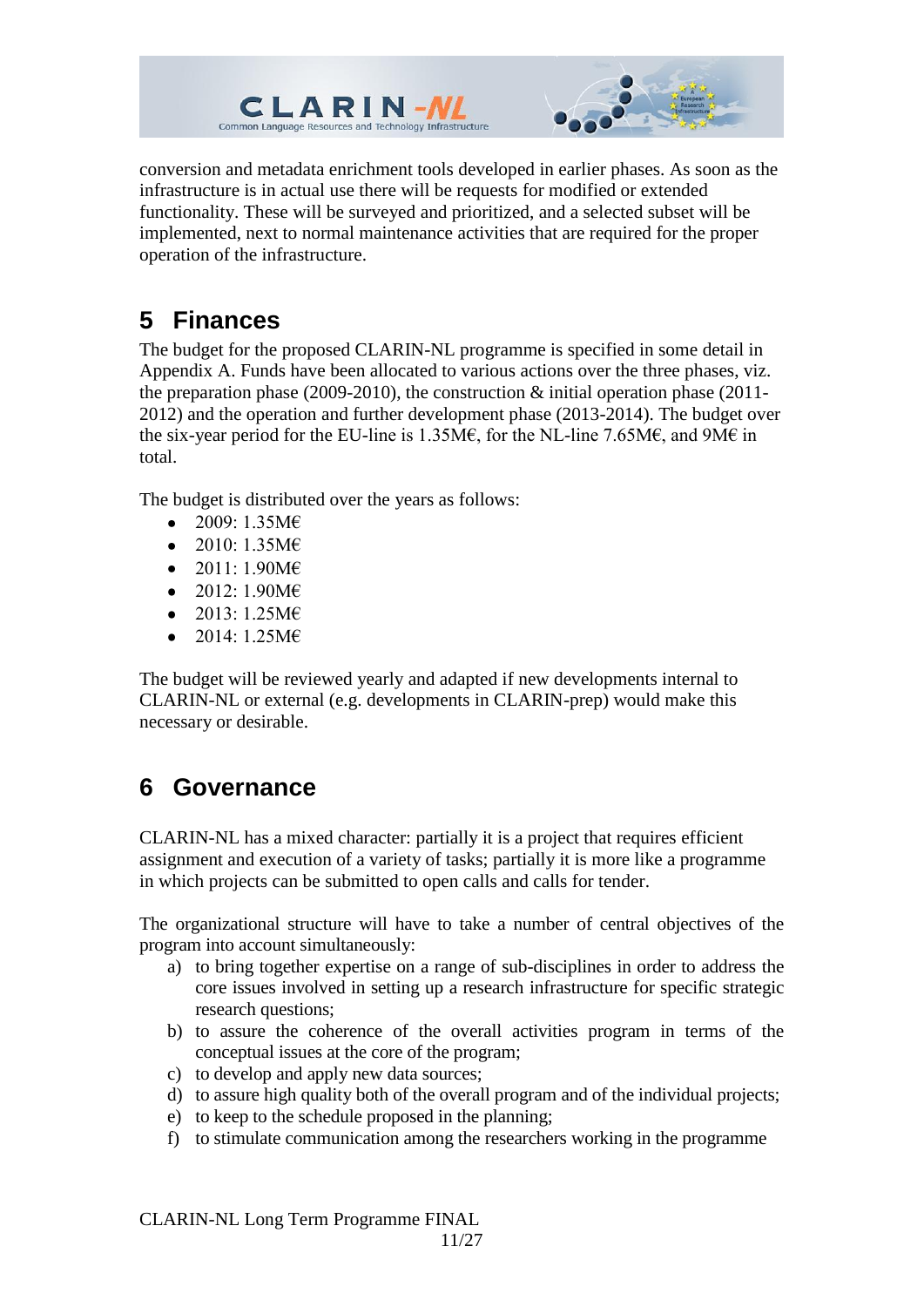

The CLARIN-NL organizational structure consists of the following bodies:

- **Board**
	- o Consists of senior researchers and other experts with expertise in the field and in governance
	- o Max. 10 members
	- o The Board elects a chair from its members
	- o Typically meets twice a year
	- o takes strategic decisions
	- o is responsible to Funding Agencies
	- o determines the Annual Report
	- o determines the Financial report
	- o determines the Long Term Work Plan
	- o determines the Yearly Work plan
	- o decides on appointing members in the governance bodies
	- o monitors progress of the project as a whole
	- o acts as mediator in case of conflicts
	- o assigns, if needed, new tasks to governance bodies
	- o determines the procedure for avoiding conflict of interest
	- o decides on admission of new participants
	- o decides on all matters not arranged specifically in the consortium agreement
	- o Programme Director and CLARIN European coordinator attend the Board meetings as informant/observer

#### **Executive Board (EB)**

- $\circ$  4 members
- o Frequent meetings (once every two weeks) and other contacts
- o The executive board reports to the Board
- o A special role is played in the EB by the programme director (Prof.dr. J. Odijk), who has the full and final responsibility for the CLARIN-NL project reaching its goals and the effective functioning of its infrastructure. He will be in charge of the daily coordination of activities, implementation of evaluation procedures, finances, and personnel. The programme director will have regular contacts with Board, NAP and IAP.
- o The other members have specific subtasks, e.g. technical coordination, dissemination, education, awareness, IPR, etc., as their assignment.
- o The EB elects a chair from its members.
- o The EB prepares the long term work plan including success criteria for evaluating the project
- o The EB translates the long term programme into yearly work plans
- o The EB monitors the progress of assigned sub projects
- o The EB organizes evaluations of the project
- o The EB develops a procedure for avoiding conflicts of interest

#### **National Advisory Panel (NAP)**

- o 15-20 representatives from Linguistics and Humanities
- o The representation of intended users of the infrastructure should be dominant

CLARIN-NL Long Term Programme FINAL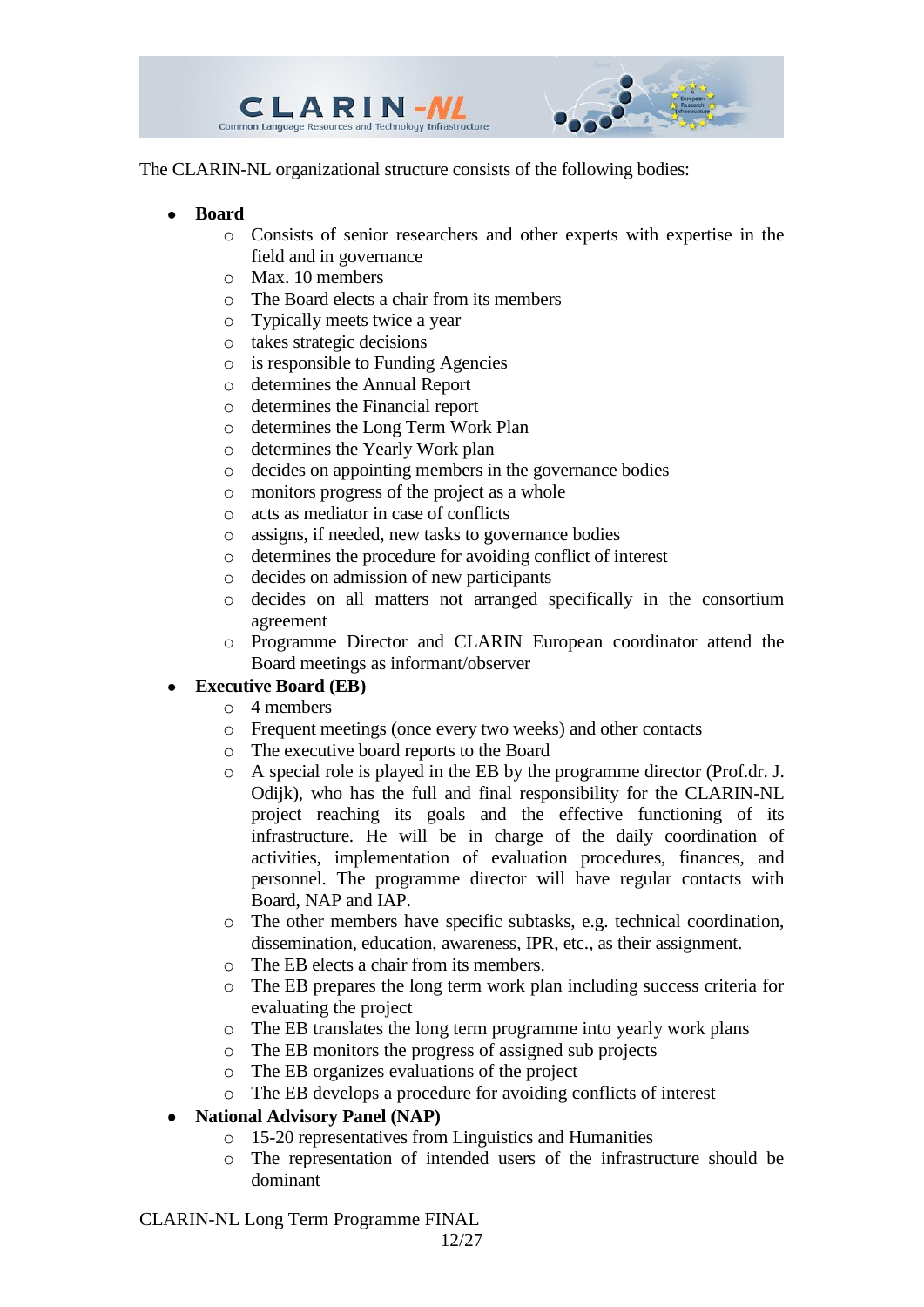

- o The NAP elects a chair from its members.
- o Typically meets 5x per year

CLARIN-*NL* Common Language Resources and Technology Infrastructure

- o Advises on a yearly work plan specifying steps to be taken with respect to the technical (prototype) infrastructure, the data infrastructure, the language technology service infrastructure, establishing user needs, creation and operation of centres of expertise; creation and operation of dissemination, education and awareness facilities
- o Advises the EB on developments, trends and desiderata in the national research field
- o Evaluates and ranks subproject proposals from calls for project proposals especially taken into account the research environment in the Netherlands.
- o Evaluates finished subprojects and their results.
- o Monitors progress of the yearly work plan

#### **International Advisory Panel** (**IAP)**

- o Appr. 8 members
- o Typically meets once a year
- o The IAP is a body of prominent and experienced researchers outside the Netherlands who are actively involved in the creation or maintenance of research infrastructures in e-Linguistics/e-Humanities, more specifically experts in CLARIN, experts in linguistics, experts in the humanities minus linguistics, experts in technical infrastructures and experts in IPR matters.
- o Advises the executive board and the board in international matters, e.g. cooperation, coordination and harmonisations with other international initiatives and programmes
- o Evaluates and ranks subproject proposals on request of the board resulting in an advice to the board

The initial composition of these bodies is determined by the CLARIN-NL preparatory committee.

All members of these bodies are member 'in person', i.e. they do not act as representatives of their organizations, cannot be replaced by colleagues, and will stay member if they would leave their organization.

A list of candidates for these bodies has been made and will soon be finalized.

The executive board will develop a procedure to ensure that conflicts of interests are avoided.

Developments in the CLARIN-prep proposal at the European level may require a revised governance structure after the preparatory phase. The board decides on revisions of the governance structure.

CLARIN-NL has a number of participating (research) organizations as its institutional members. Only participating organizations are eligible for funding of activities or subprojects. The list of initial CLARIN-NL participating research organizations has

CLARIN-NL Long Term Programme FINAL 13/27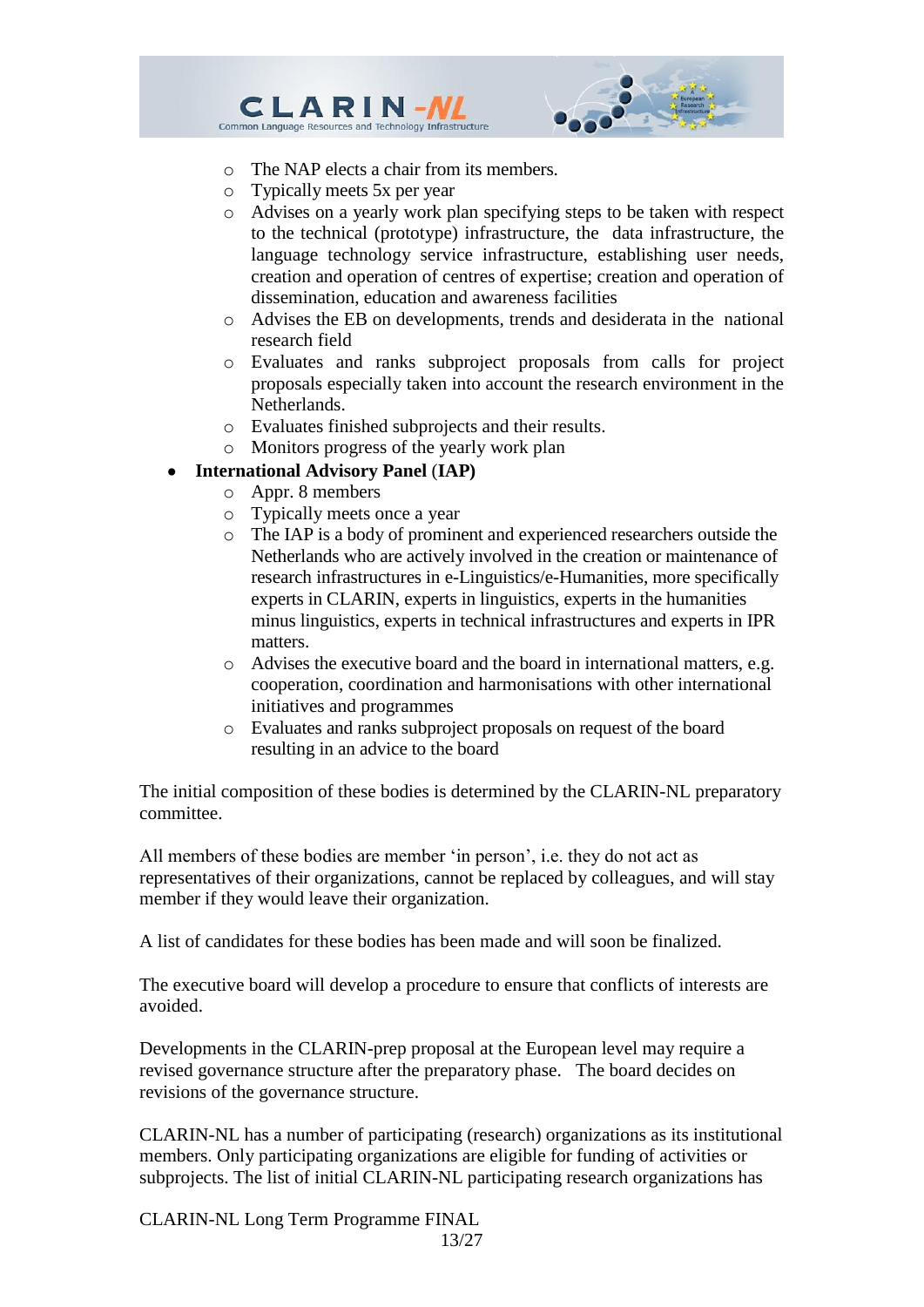

been provided in [Appendix C.](#page-25-0) CLARIN-NL is open for new institutional participants. The Board decides on admission of new participants.

### <span id="page-13-0"></span>**7 Criteria for evaluation of project proposals and task descriptions**

CLARIN-NL will use several instruments to achieve its goals. It will use direct assignments of tasks to specific organizations or persons, but also use open calls for projects and calls for tender for specific targets to have its goals realized.

General criteria to evaluate project proposals and task descriptions are the following:

- **Quality**
	- o Clarity and originality of the project proposal, in particular of the problem and the proposed approach
	- o Suitability of the method and plan for the problem at hand
	- o Feasibility of the project targets: can they be realized within the specified amount of time and with the instruments proposed?
	- o Adequate balance between requested instruments and funds and proposed targets
	- o Clearly specified and realistic work plan
	- o Conformance to established standards and protocols as supported within CLARIN, or contribute to the development such standards and protocols.

#### **Project Participants**

- Competence of the participating partners (including their past performance);
- o Balanced cooperation and task assignments within the project. Justification of the composition of the team.
- o Availability of the infrastructure required for the project to be successful
- o Embedding of the work in other research programmes or projects, and/or additional funding from other funding sources is an advantage

#### **User-orientation of the project**

- o Does the project address needs of the targeted infrastructure users (linguists and humanities researchers)?
- o Is there cooperation with or support from the targeted (future) infrastructure users?
- o Is the resulting tool / service user-friendly, i.e. will non-technical linguistic and humanities researchers be able to use the tool /service?
- o Is dissemination of the results to the targeted users and (where appropriate) training of them planned?
- **Contribution to CLARIN-NL as a whole**
	- o Conformance to the goals of CLARIN-NL in particular and CLARIN in general and the priorities set within them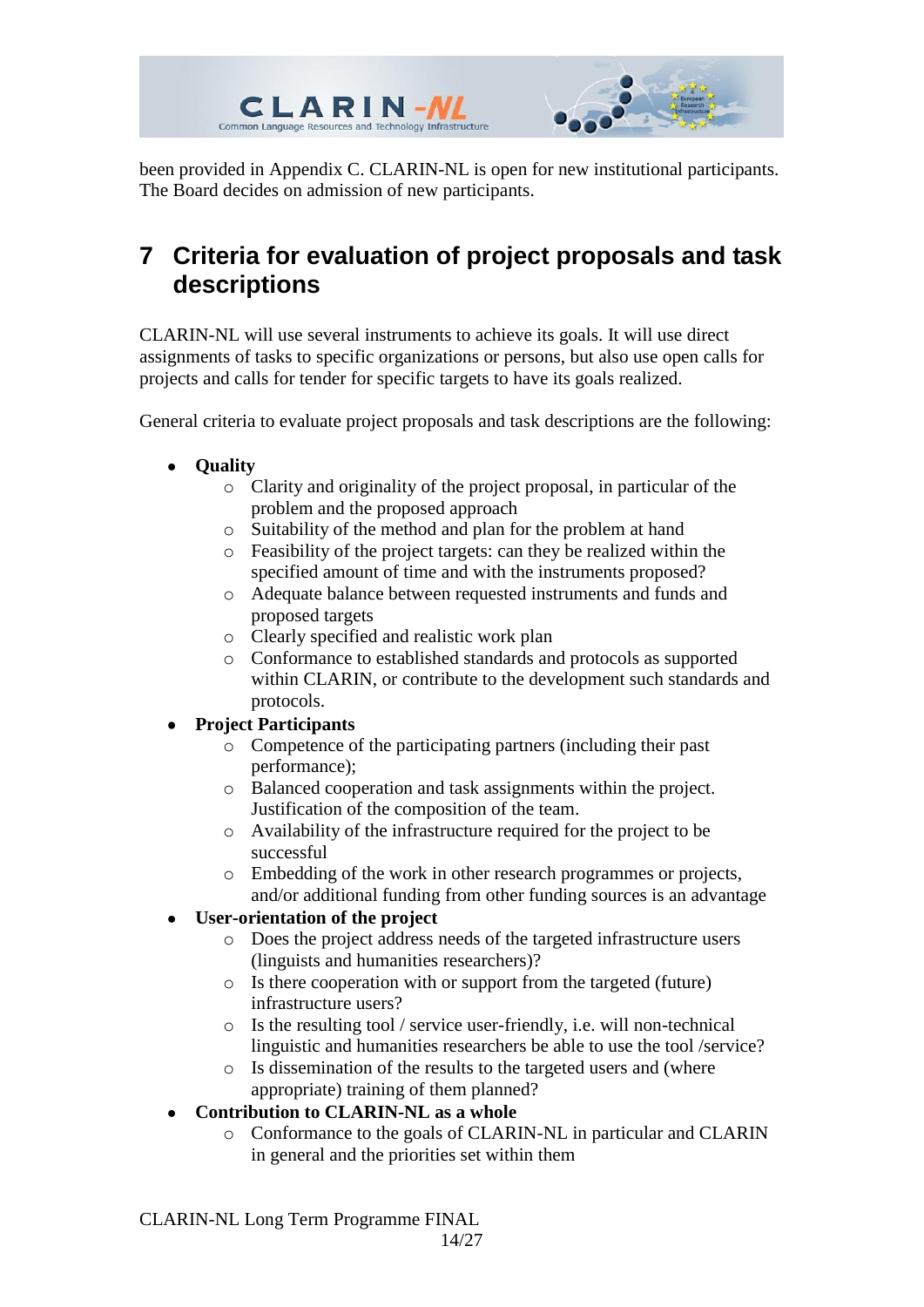



o Contribution to knowledge transfer and network creation. In particular, cooperation between the intended users (linguists and humanities researchers) and technology and service providers (researchers in language and speech technology, computer science, etc.) is an advantage.

#### **Intellectual Property Rights and Synergy**

- o Each proposal must contain clear statements about the situation of the IPR of the data and tools/technologies used, and a detailed plan to resolve any open issues.
- o The project participants have the obligation and must therefore have the rights to incorporate the core data and tools used in a project into the CLARIN infrastructure (this is a sine qua non). There has to be a clear specification and justification of the use of any data or tools needed in the project that cannot be incorporated into the CLARIN infrastructure.
- o Each proposal must show that the submitters have adequate and up-todate knowledge of data, tools and services that are already available, so that any duplication of effort can be avoided.

#### **Formal compliance**

o A proposal must meet the formal requirements imposed by the CLARIN-NL organization for proposals, such as

- conformance to the prescribed format and proposal template
- submission before the set deadline, using the means prescribed
- conformance to the prescribed language of the proposal
- etc.

Additional criteria, or more specific variants of the criteria listed above can be imposed by the Board for specific calls or actions depending on the specific circumstances, requirements or targets.

### <span id="page-14-0"></span>**8 Network Creation, Knowledge Transfer, and Embedding**

An important goal of CLARIN-NL, apart from the realization of the technical infrastructure, is strengthening the cooperation between the targeted users and the technology and services providers. These groups currently operate in largely different circles, use different scientific terminology, and sometimes the same terms but with a different meaning. The technology and services providers do not know exactly what the intended users need, and the intended users do not know exactly what the technology and service providers can offer. Therefore, network creation, information exchange, knowledge transfer, not only at the national level, but also at the international level is crucial for the success of CLARIN.

A range of potential activities and events in this area is planned for in CLARIN-NL. Here we provide an initial list of types of activities and some concrete examples. Each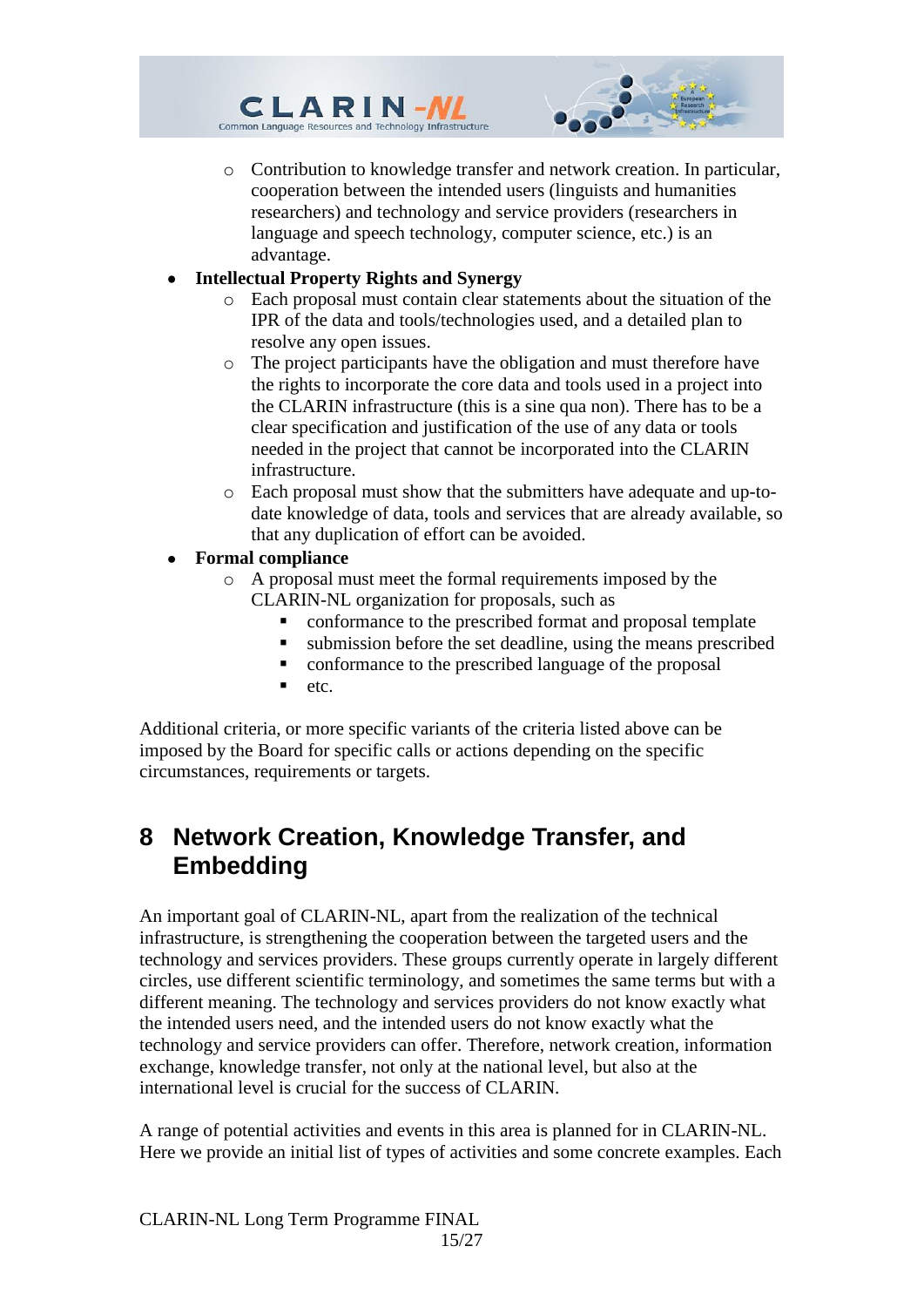

year at the beginning of the year, a more detailed plan will be set up for the specific events to be organized that year.

- **Network Creation**
	- o Organize a yearly CLARIN-NL day (national)
	- o Organize a yearly CLARIN day (international)
	- o Organize CLARIN brokerages (to stimulate cooperation between the targeted users and technology and services providers)

#### **Knowledge Transfer**

- o Publication of articles in (scientific) journals
- o User meetings (to exchange knowledge, experiences)
- o Participation in conferences and workshops
- o Temporary relocation of researchers from the user group to a technology/service provider group, or vice versa.
- o Invite foreign top researchers / experts for a stay in the Netherlands
- o Promote CLARIN by making attractive demonstrators available and clearly visible
- o Create CLARIN-NL website
- o Set up and distribute newsletters and/or news flashes
- o Create a collaborative web-based environment for a CLARIN forum (e.g. Wiki)
- o Organize training sessions for users of the infrastructure, its (future) tools and services and its (future) data
- o Stimulate incorporation of training in the use of CLARIN in the regular linguistics and humanities educational programmes.
- o Description of the CLARIN-NL project and infrastructure in Wikipedia and similar electronic knowledge sources
- **Embedding**
	- o Regular consultation with other related programmes and projects, such as CLARIN-prep, other national CLARIN projects (as currently already running in Flanders, Denmark, Germany and other countries), STEVIN, Alfalab, FIDLR-Start, FlaReNet, NWO Dyslexie, etc. (see the next paragraph for more examples).
	- o Regular consultations with Flanders on aspects that involve the Dutch language, in order create synergy and avoid duplication of effort.

Concerning embedding and cooperation, CLARIN is widely supported in the Netherlands. In addition, CLARIN-NL will be embedded in the European-wide CLARIN network. Furthermore, the main driving forces of CLARIN-NL, Utrecht University and MPI are also the main forces behind CLARIN-EU. CLARIN-EU also aims at wider international cooperation. There are close relationships (and even overlapping participation) with other international networks such as FlareNet and comparable initiatives in the US (*Interop-SILT*), Japan, Korea, South America, Australia and South Africa. Several related research programmes that currently are running or have just finished strengthen the environment in which CLARIN-NL will run, and emphasize the need for the CLARIN infrastructure. Examples are IMIX (just finished), STEVIN, NWO Dyslexie [http://www.nwo.nl/dyslexie,](http://www.nwo.nl/dyslexie) the ERC Advanced Research are Grant awarded to Pieter Muysken (RU), DoBeS, the Multilingualism

CLARIN-NL Long Term Programme FINAL 16/27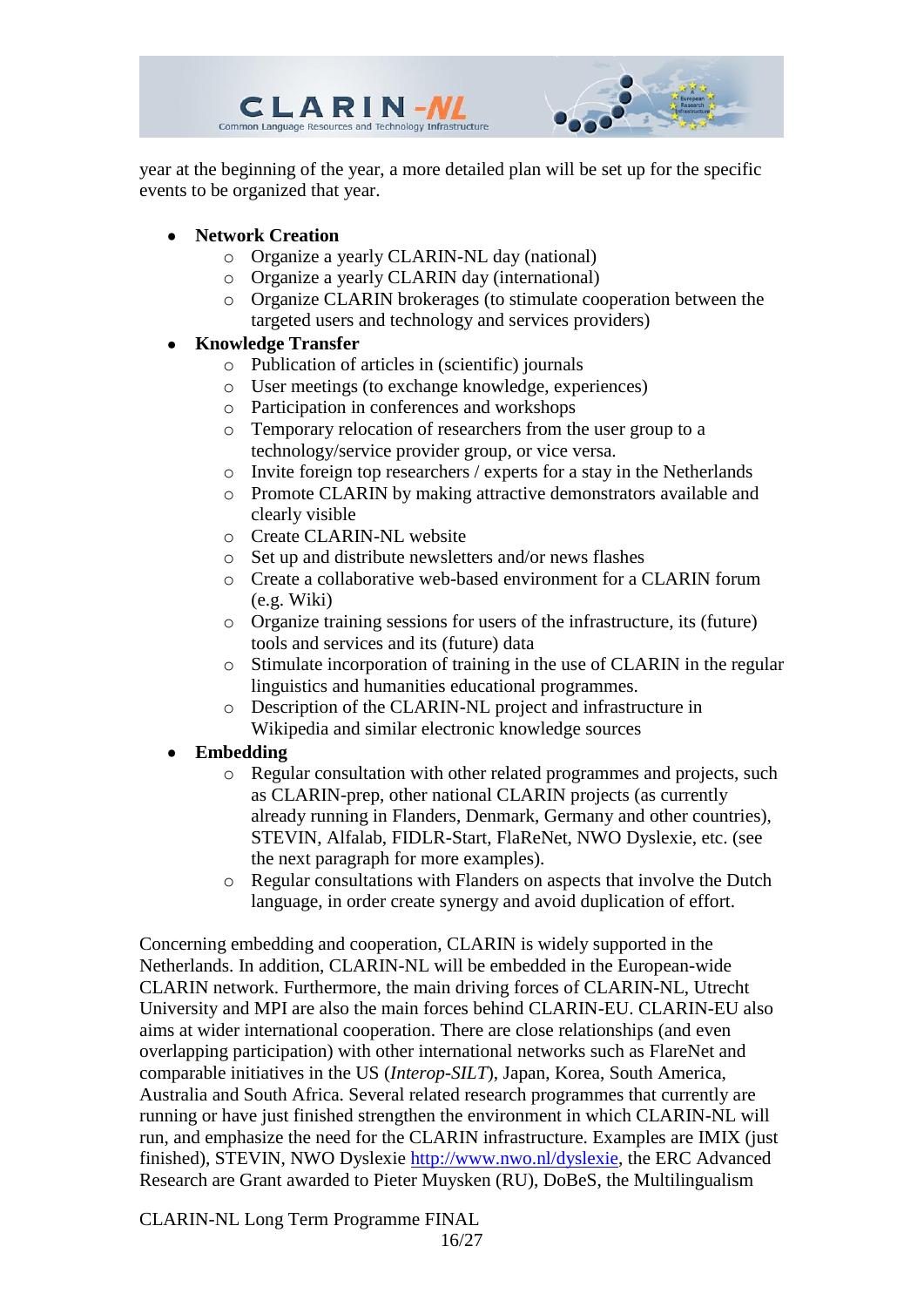

Project (MPI & RU), and the Sign Language Project (RU et al). CLARIN-NL will actively seek cooperation with these and similar future projects.

There are also some programmes running or in preparation that relate directly to CLARIN since they deal with aspects of infrastructures. Examples are Alfalab (starting up) and FIDLR-Start, which aims to prepare a proposal for "NWO-Groot" in 2009. CLARIN-NL has already established close relationships with these projects and the people involved in them, and will intensify this even further.

Looking at the Dutch language area, institutes in Flanders seek cooperation with institutes in the Netherlands on infrastructure-related matters. This is natural for aspects related to the Dutch language and in line with the recent (April 17, 2008) ministerial statement of intention on further strengthening the collaboration between the Netherlands and Flanders in economics, science, and innovation. The inclusion of INL, working under the governance of the intergovernmental Dutch Language Union, already guarantees to some extent that synergy is created and duplication of effort is avoided. We also have close contacts with the CLARIN coordinator in Flanders and have already discussed with the coordinator for CLARIN in Flanders what nature the cooperation could take. Minutes of this meeting can be found on the CLARIN-NL website. These contacts will be maintained and revised if the situation with regard to CLARIN in Flanders/Belgium would give occasion to do so.

### <span id="page-16-0"></span>**9 Success Criteria**

This section lists the success criteria for the CLARIN-NL project. In general, the criteria should be applied at the end or after the project, though occasional criteria can be evaluated earlier. In order to make a comparison possible with the situation before the infrastructure has been realized a baseline measurement will be made as well in the initial phase of the project. The executive board will formulate specific targets and instruments to achieve these targets for each individual year in the project in yearly work plans.

The general ambition of the CLARIN-NL project is to be a major contributor both organisationally and technically to the design, specification, construction and exploitation of a European-wide CLARIN infrastructure that is actually used by its intended users and where its use has become a normal mode of operation for them as reflected by the incorporation of training and education in the curricula of linguistics and humanities studies.

This general ambition can be translated into more specific success criteria that are linked to the actions defined in section [4,](#page-7-0) and that are subdivided into an EU-Line and an NL-Line (as was also done for the actions)

EU-Line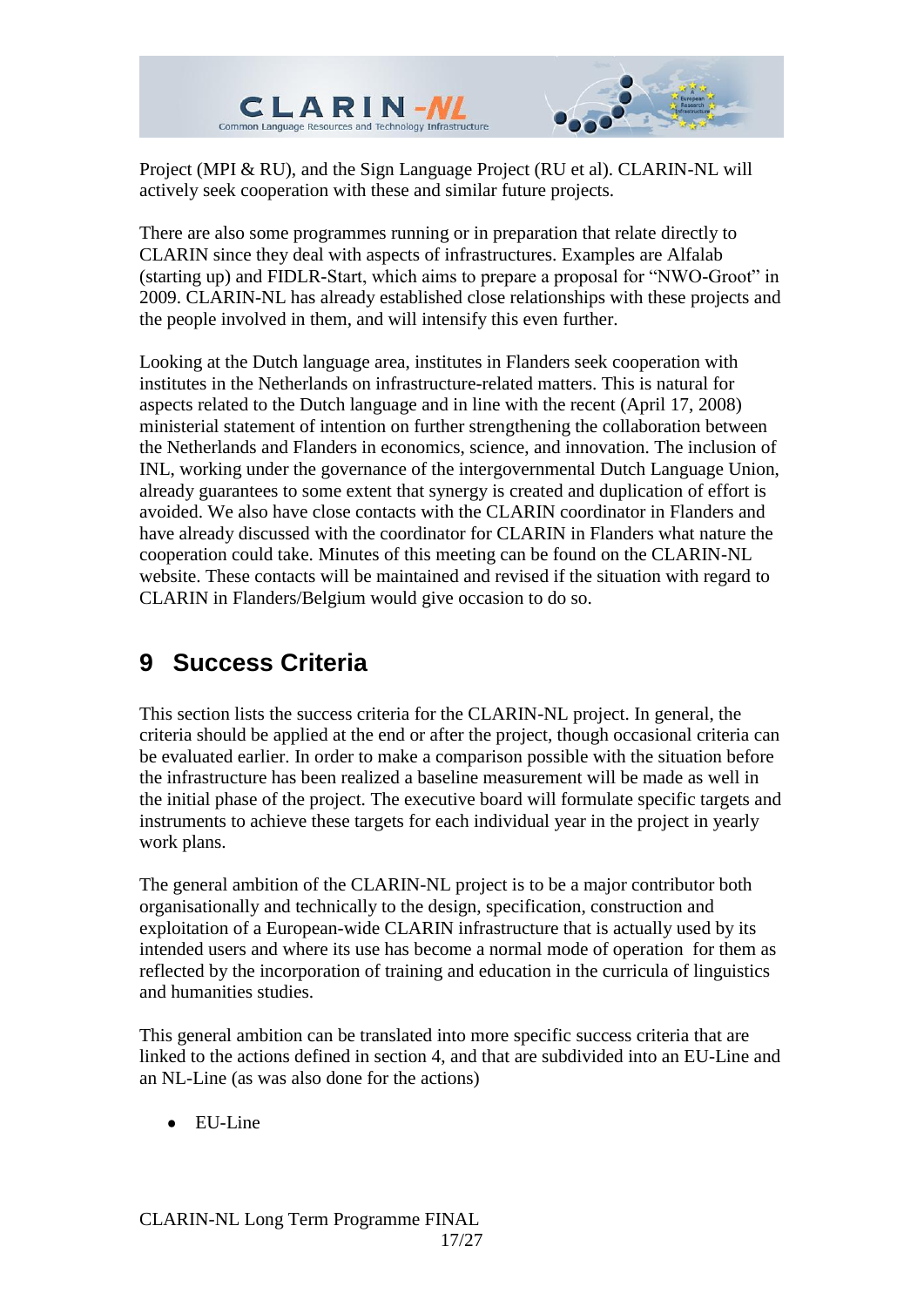

- o Has the governance structure as recommended by the CLARIN preparatory project been implemented, and is it functioning successfully?
- o Has the main CLARIN office for administrative and logistic support for the governance bodies been set up in the Netherlands?
- o Has the main European CLARIN Technical Centre to build and maintain the technical infrastructure been set up?
- o Has the central CLARIN coordination point been set up for development and maintenance of standards, harmonization of IPR issues, and education, dissemination and promotion?
- o Has the Netherlands set up an international example infrastructure with one or two other leading partners?
	- Is this example infrastructure nationally and internationally recognized as exemplary?
	- Is this example infrastructure successfully used by the intended users (linguistic and humanities researchers)?
	- Is this example infrastructure sufficiently known among the intended users?
- NL-Line
	- o Technical Infrastructure

CLARIN-*NL* Common Language Resources and Technology Infrastructure

- Has the intended technical infrastructure actually been constructed?
- Is the distributed nature of technical infrastructure indeed invisible to users?
- Is the performance of the technical infrastructure sufficiently good?
- o Data Infrastructure
	- Are the data identified as "essential" included in the technical infrastructure?
	- Can they be easily found and accessed by users, and are they properly documented?
	- Have NL-specific IPR issues been adequately dealt with? Have procedures been defined to deal with IPR issues for new data?
	- Are there guidelines and procedures in place as well as supporting tools to easily incorporate new data into the infrastructure?
- o Language technology infrastructure
	- Have the tools and services identified as "essential" been included into the technical infrastructure?
	- Can they be easily found and accessed by users, and is there proper documentation to assess their appropriateness for a given task?
	- Has actual interoperability among tools/services and between tools and data been achieved in the technical infrastructure?
- o User Needs
	- Are the data and tools identified as "essential" indeed the data and tools the intended users need most?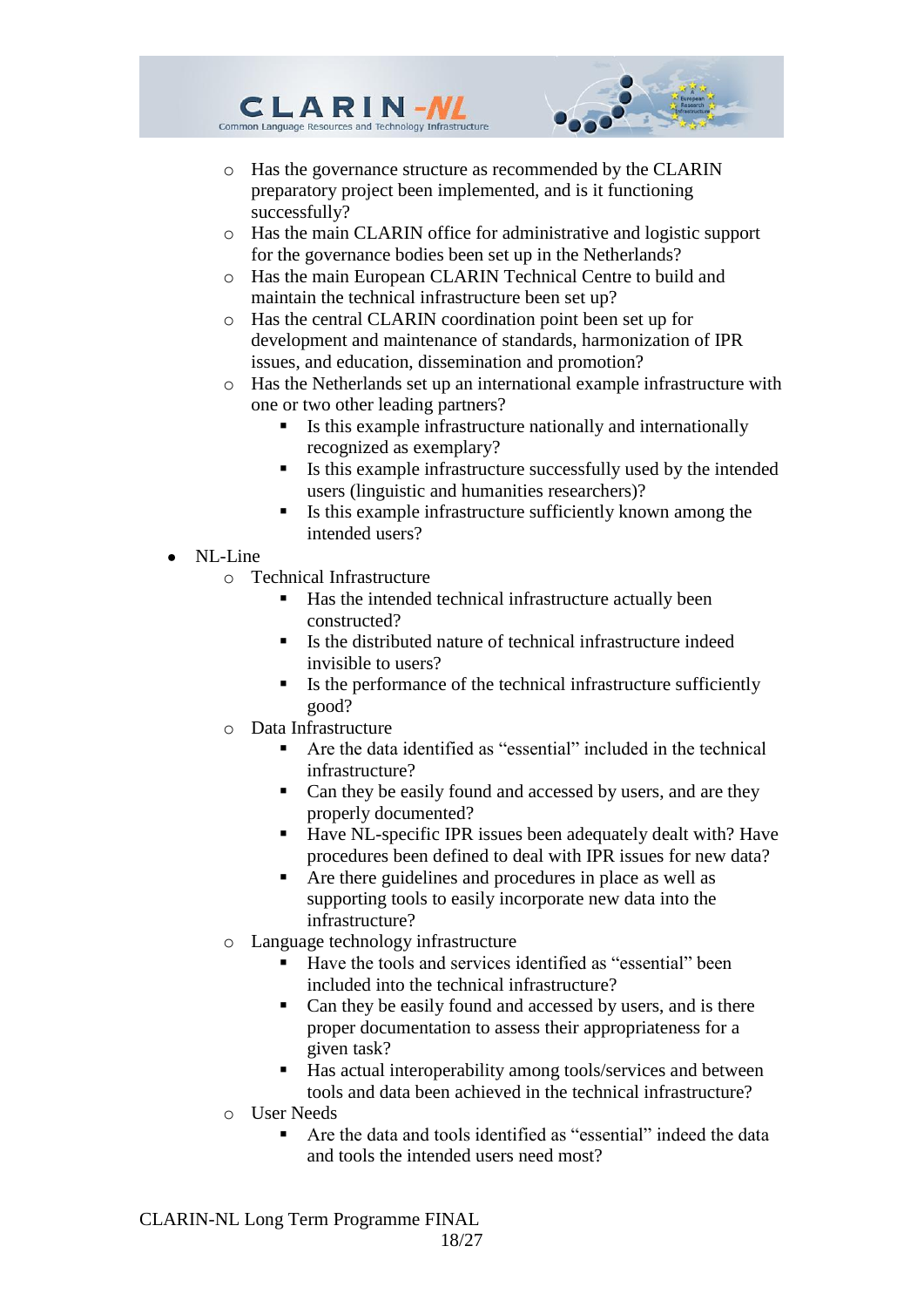

- Is the technical infrastructure indeed used by the intended users?
	- Are the intended users happy in using the technical infrastructure?
	- Do the interfaces promote and stimulate working with it or do they pose obstacles?
	- Are the interfaces user –friendly and self-explanatory where possible?
	- How many researchers actually use the infrastructure on a regular basis or occasionally? (Target: 40% of the intended users regularly use it; 70% use it at least occasionally)
- o Centres of Expertise

CLARIN-*NL* Common Language Resources and Technology Infrastructure

- Have one or two centres of expertise been created and are they operating successfully?
- Are they recognized as centres of expertise, both nationally and internationally?
- o Dissemination, education, awareness
	- Is the existence of the technical infrastructure known to the intended users (target: 80% know of its existence)
		- Have all relevant players been sufficiently informed to  $\bullet$ be able to participate in designing and constructing the infrastructure?
		- Has enough training and education on using the infrastructure been given? Are still ample opportunities offered to get such trainings?
		- Has training in the use and actual use of the infrastructure been incorporated in the regular curricula of linguistics and humanities studies, or are there concrete plans to do so? (Target: incorporated in 60% of the curricula after 6 years)
- o National Coordination Point
	- Has a national coordination point been set up and is it functioning successfully?
	- Has a business model been developed that guarantees the long term sustainability of the CLARIN infrastructure?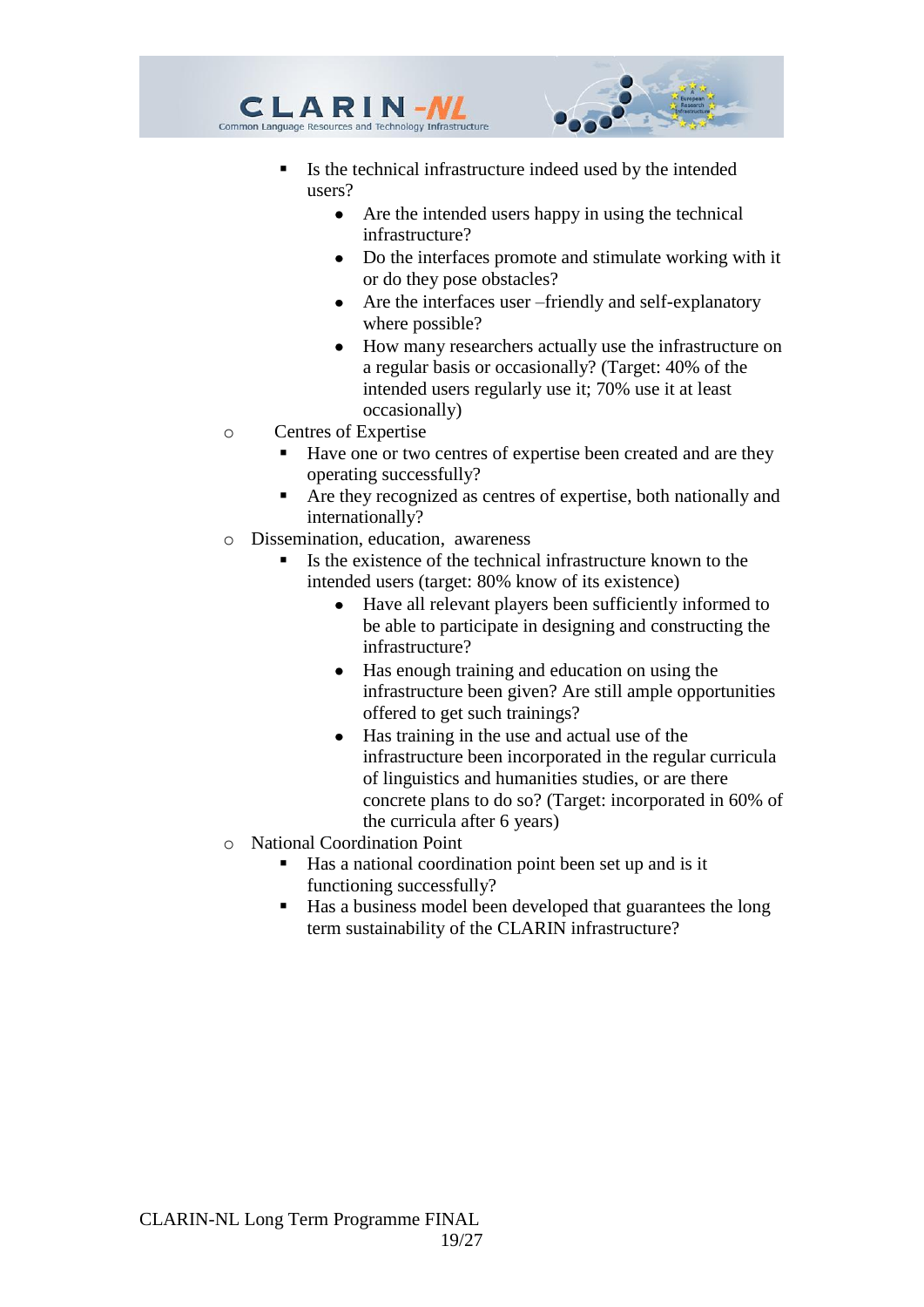



### <span id="page-19-0"></span>**10 References**

- **[Henrichsen 2006]** Bjørn Henrichsen (ed.), *Report of the Social Sciences and Humanities Roadmap Working Group*, version September 4, 2006. [ftp://ftp.cordis.europa.eu/pub/esfri/docs/ssh-rwg-roadmap-report-2006\\_en.pdf](ftp://ftp.cordis.europa.eu/pub/esfri/docs/ssh-rwg-roadmap-report-2006_en.pdf)
- **[Odijk 2008]** Jan Odijk (ed.). *CLARIN-NL Project Proposal*. September 1, 2008. [http://www-sk.let.uu.nl/pc/clarin\\_nl/clarin-nl.pdf](http://www-sk.let.uu.nl/pc/clarin_nl/clarin-nl.pdf)
- **[Plasterk 2008]** *Investering in grote onderzoeksfaciliteiten*, November 28, 2008. [http://www.minocw.nl/actueel/nieuws/35730/investeringingroteonderzoeksfac](http://www.minocw.nl/actueel/nieuws/35730/investeringingroteonderzoeksfaciliteiten.html) [iliteiten.html](http://www.minocw.nl/actueel/nieuws/35730/investeringingroteonderzoeksfaciliteiten.html)
- **[Van Duinen 2008]** R.J. Van Duinen et *al.*, *Advisory report of NWO and SenterNovem to the Minister of Education, Culture and Science concerning the eight ESFRI proposals from the National Roadmap*, November 12, 2008. [http://www.minocw.nl/documenten/NWO\\_ESFRI\\_compleet.pdf](http://www.minocw.nl/documenten/NWO_ESFRI_compleet.pdf)
- **[Van Velzen 2008]** Commissie Nationale Roadmap Grootschalige Onderzoeksfaciliteiten, *Nederlandse Roadmap Grootschalige Onderzoeksfaciliteiten*, Amsterdam, oktober 2008, ISBN 978-90-6984-575-3. <http://www.minocw.nl/documenten/Nederlandse%20Roadmap.pdf>
- **[Wood, 2006]** John Wood (ed.) *European Roadmap for Research Infrastructures: Report 2006*. Luxembourg: Office for Official Publications of the European Communities, 2006. ISBN 92-79-02694-1 [ftp://ftp.cordis.europa.eu/pub/esfri/docs/esfri-roadmap-report-](ftp://ftp.cordis.europa.eu/pub/esfri/docs/esfri-roadmap-report-26092006_en.pdf)[26092006\\_en.pdf](ftp://ftp.cordis.europa.eu/pub/esfri/docs/esfri-roadmap-report-26092006_en.pdf)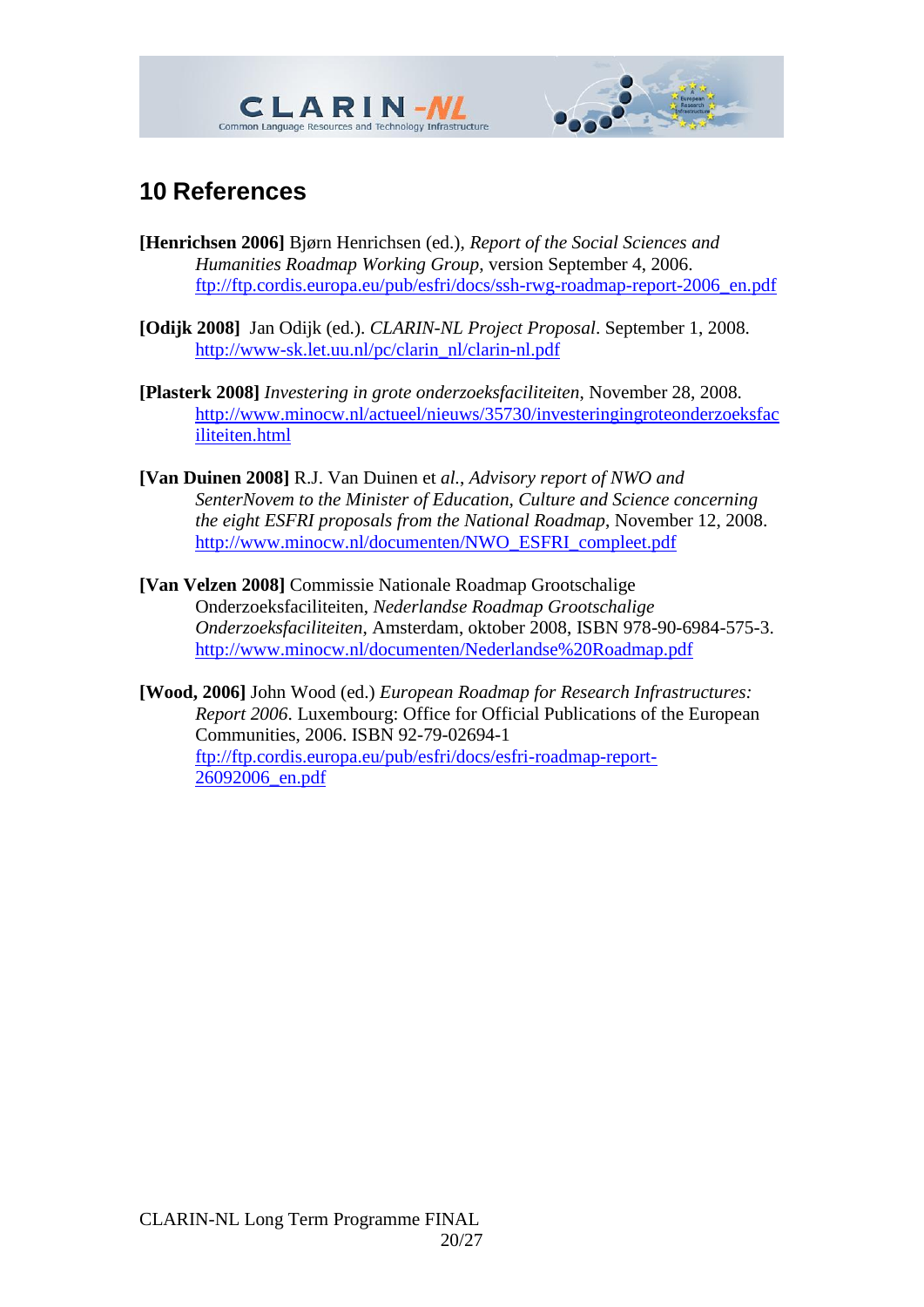

# **Appendix A Budget**

**CLARIM-MAN** 

<span id="page-20-0"></span>

| <b>CLARIN-NL 2009-2014</b>           | preparation<br>construction |           |       | exploitation |           |       | all periods |       |           |        |       |       |
|--------------------------------------|-----------------------------|-----------|-------|--------------|-----------|-------|-------------|-------|-----------|--------|-------|-------|
| all amounts in $M \in$               |                             | 2009 2010 |       |              | 2011 2012 |       | 2013 2014   |       | 2009 2014 |        |       |       |
| <b>EU-level</b>                      | labour                      | other     | total | labour       | other     | total | labour      | other | total     | labour | other | total |
| <b>Management and</b>                |                             |           |       |              |           |       |             |       |           |        |       |       |
| coordination                         | 0.02                        | 0.03      | 0.05  | 0.11         | 0.05      | 0.16  | 0.24        | 0.06  | 0.30      | 0.37   | 0.14  | 0.51  |
| <b>Technical coordination</b>        | 0.01                        | 0.02      | 0.03  | 0.05         | 0.03      | 0.08  | 0.12        | 0.04  | 0.16      | 0.17   | 0.09  | 0.26  |
| <b>Linguistic coordination</b>       | 0.01                        | 0.01      | 0.01  | 0.05         | 0.03      | 0.08  | 0.12        | 0.04  | 0.16      | 0.17   | 0.08  | 0.25  |
| <b>Outreach coordination</b>         | 0.01                        | 0.01      | 0.02  | 0.05         | 0.03      | 0.08  | 0.12        | 0.04  | 0.16      | 0.17   | 0.08  | 0.26  |
| Internationalisation                 | 0.00                        | 0.01      | 0.01  | 0.01         | 0.01      | 0.02  | 0.02        | 0.02  | 0.04      | 0.04   | 0.04  | 0.08  |
| Total EU level in M€                 | 0.04                        | 0.08      | 0.12  | 0.26         | 0.15      | 0.41  | 0.62        | 0.20  | 0.82      | 0.93   | 0.43  | 1.35  |
|                                      |                             |           |       |              |           |       |             |       |           |        |       |       |
| <b>NL-level</b>                      | labour                      | other     | total | labour       | other     | total | labour      | other | total     | labour | other | total |
| <b>Technical construction</b>        | 0.30                        | 0.05      | 0.35  | 0.48         | 0.07      | 0.55  | 0.19        | 0.02  | 0.21      | 0.97   | 0.14  | 1.11  |
| Data conversion                      | 0.48                        | 0.06      | 0.54  | 0.54         | 0.10      | 0.64  | 0.29        | 0.05  | 0.34      | 1.31   | 0.21  | 1.52  |
| <b>Tools and services</b>            | 0.54                        | 0.07      | 0.61  | 0.60         | 0.08      | 0.68  | 0.17        | 0.04  | 0.21      | 1.31   | 0.19  | 1.50  |
| User needs and usage cases           | 0.43                        | 0.06      | 0.50  | 0.59         | 0.09      | 0.68  | 0.18        | 0.02  | 0.20      | 1.20   | 0.17  | 1.37  |
| <b>Advanced LT services</b>          | 0.00                        | 0.00      | 0.00  | 0.00         | 0.00      | 0.00  | 0.00        | 0.00  | 0.00      | 0.00   | 0.00  | 0.00  |
| <b>Expertise centres</b>             | 0.06                        | 0.01      | 0.07  | 0.20         | 0.06      | 0.27  | 0.19        | 0.07  | 0.26      | 0.46   | 0.15  | 0.61  |
| <b>Dissemination and training</b>    | 0.12                        | 0.08      | 0.20  | 0.19         | 0.09      | 0.28  | 0.12        | 0.09  | 0.21      | 0.43   | 0.26  | 0.69  |
| <b>Coordination &amp; management</b> | 0.23                        | 0.08      | 0.30  | 0.22         | 0.07      | 0.29  | 0.20        | 0.06  | 0.26      | 0.65   | 0.20  | 0.85  |
| Total NL level in M€                 | 2.16                        | 0.41      | 2.57  | 2.82         | 0.57      | 3.39  | 1.34        | 0.34  | 1.69      | 6.32   | 1.33  | 7.65  |
|                                      |                             |           |       |              |           |       |             |       |           |        |       |       |
| Grand total in M€                    | 2.20                        | 0.49      | 2.69  | 3.08         | 0.72      | 3.80  | 1.97        | 0.54  | 2.51      | 7.25   | 1.75  | 9.00  |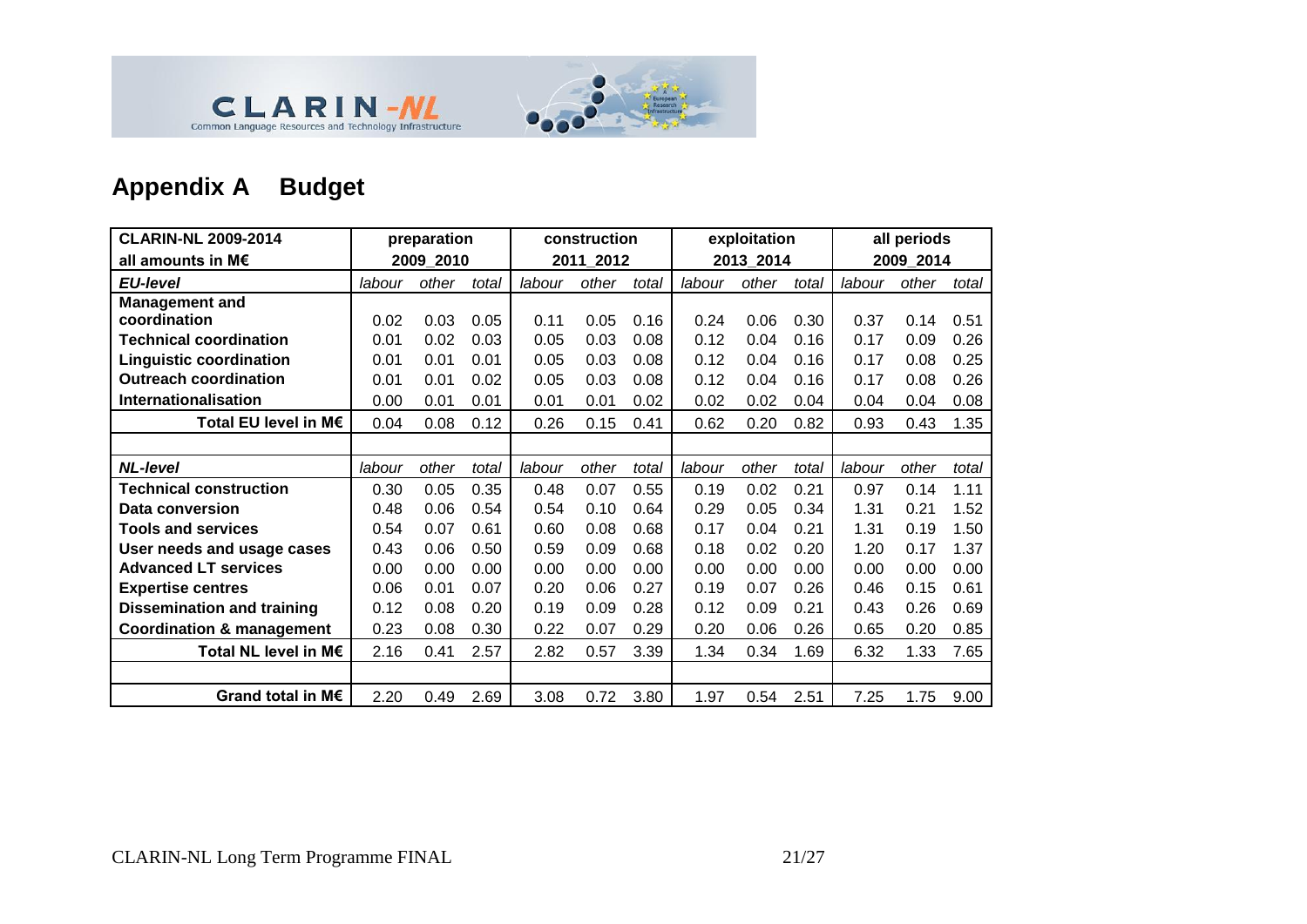

### <span id="page-21-0"></span>**Appendix B Elaboration of the technical infrastructure related goals and tasks**

CLARIN-A Common Language Resources and Technology Inf

#### **Technical Infrastructure**

CLARIN-NL intends to create the technical infrastructure that is needed to provide a sustainable and persistent *e*Science working environment for researchers in the Humanities that want to make use of language resources and technology. This infrastructure will take the form of a Resource Provider Federation that will rely on a Service Oriented Architecture (SOA) and also Grid services (where necessary). The focus on SOA should be appealing, because this approach will avoid costly failures with monolithic ICT projects.

CLARIN-NL will set up and test three (interrelated) kinds of technologies, viz. Federation Technologies, Registry Services and Information Services. Where necessary it will develop missing components to establish an integrated infrastructure.

**Federation Technologies** will be realized and tested in close collaboration with the leading experts from TERENA, SURFnet, SARA and other agencies. The federation will start with a set of selected centres as service providers and a core group of universities and research institutes as identity providers, i.e. allowing their researchers seamless access to all CLARIN services. In the course of the project the federation will grow by accepting additional identity providers in parallel with the development of the Dutch national identity federation that is currently being constructed by SURFnet. The collaboration with the leading parties in the field of identity federation building will guarantee that eventually all Dutch research institutes that are eligible for NWO funding will be able to access the services provided by the CLARIN resource provider federation. The affiliated researchers, students and other members officially registered at one of the research institutes will be able to access the offered services with a single identity and single log-in.

In accordance with the general CLARIN rules the selected Dutch centres need to fulfil a number of requirements such as to associate their servers with accepted certificates, to install and integrate middleware components such as Shibboleth and to guarantee the quality and accessibility of their services for a certain number of years. With respect to the technical aspects CLARIN-NL will help selected centres to become a fully functional CLARIN resource providing federation. Based on simplified licence models it will be easy to come to an agreement with the Dutch identity federation about the terms of access at the national level. Due to the continuous interaction between TERENA and SURFnet for example, we can assume that decisions about the attributes with which users will be described in the Dutch identity federation will be compliant with the general trends in Europe.

The availability of efficient federation technology will have ramifications to the R&D aimed at the development of a sustainable business model for the use of language resources, with far-reaching implications for novel IPR agreements. Any advantage in this respect will be of high relevance for European initiatives such as the Alliance for Permanent Access for which the harmonization of licence conditions is one of the topics.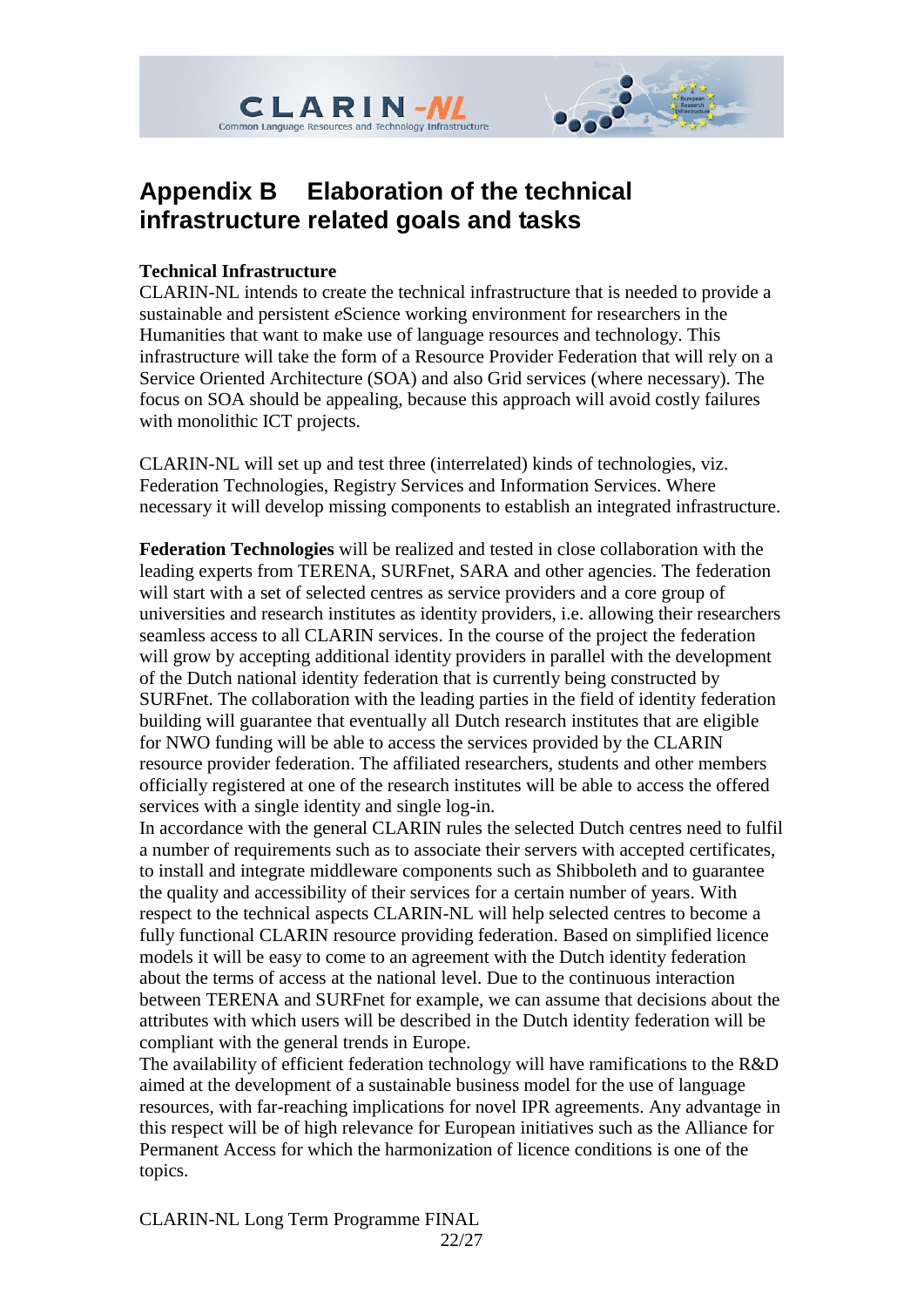



**Registry Services** for different sorts of information (researchers, metadata, PIDs, centres, concepts, relations etc) will have a very important role in the common European LRT market place. In CLARIN-NL these services will be developed under the guidance of the Dutch scientists and technologists who already have leading roles in the LRT community. Beyond the realization of distributed authentication mechanisms which is the core of federation technologies, MPI and INL have already implemented and tested distributed but integrated domains for metadata and persistent identifiers in the DAM-LR project. At the Dutch and European levels centres such as INL and MPI will offer appropriate registry mechanisms and portals. In addition, developing the CLARIN infrastructure will profit from recent standardization efforts in ISO TC37/SC4 (Subcommittee focusing on Language Resource Management) and TEI that are focusing on generic models for linguistic resources types such as lexicons and on frameworks that could help bridging gaps between different vocabularies used. In ISO TC37/SC4 Tilburg University and MPI play major roles, for example in defining the ISO Data Category Registry model, developing the *ISOcat* [\(http://www.isocat.org/](http://www.isocat.org/) ) data category registry software, and in defining metadata and semantic annotation categories. The latter is based on the experience of earlier initiatives such as SAMPA, EAGLES, IMDI, etc. Despite successful previous efforts, interoperability on the semantic level remains a challenge that needs additional efforts by CLARIN-NL to provide a simple and user friendly framework to create, manipulate and share ontologies that refer as much as possible to registered concepts. Due to the strong involvement of Dutch scientists and technologists in these efforts, it is the intention to make this one of the core efforts of CLARIN-NL and in doing so, maintain the strong position in the worldwide activities. With respect to inter-operability at syntactic level CLARIN-NL will rely as much as possible on generic models such as the Lexical Markup Framework as standardized by ISO, since it can capture a wide variety of lexical resources regardless of different structure and content. Based on 10 years of experience with IMDI and other metadata sets such as Dublin Core, OLAC etc. and a deep understanding of their limitations, CLARIN will develop a flexible infrastructure for component based metadata with the aim to allow describing and registering all language resources and tools. INL, MPI, DANS and Tilburg have the potential to play a major role in defining the new metadata framework, which will be crucial to organize the European and Dutch LRT market place. This new infrastructure will become part of the ISO standardization process.

Language resources and the attendant *e*Science research tools are by definition dynamic. New concepts, resources and tools will be introduced and existing LRT will be updated, extended and improved. Therefore, we will need to create workflows, procedures and tools for keeping the registries intact and consistent. To manage the variety of objects and versions Persistent Identifiers (PIDs) will play a crucial role in an open research infrastructure. Many details remain to be investigated and defined, which will be one of the tasks in CLARIN-NL. CLARIN-NL will offer such PID registration and resolution services based on the well-known Handle System providing access not only to LRT centres, but also to corresponding centres in other research disciplines.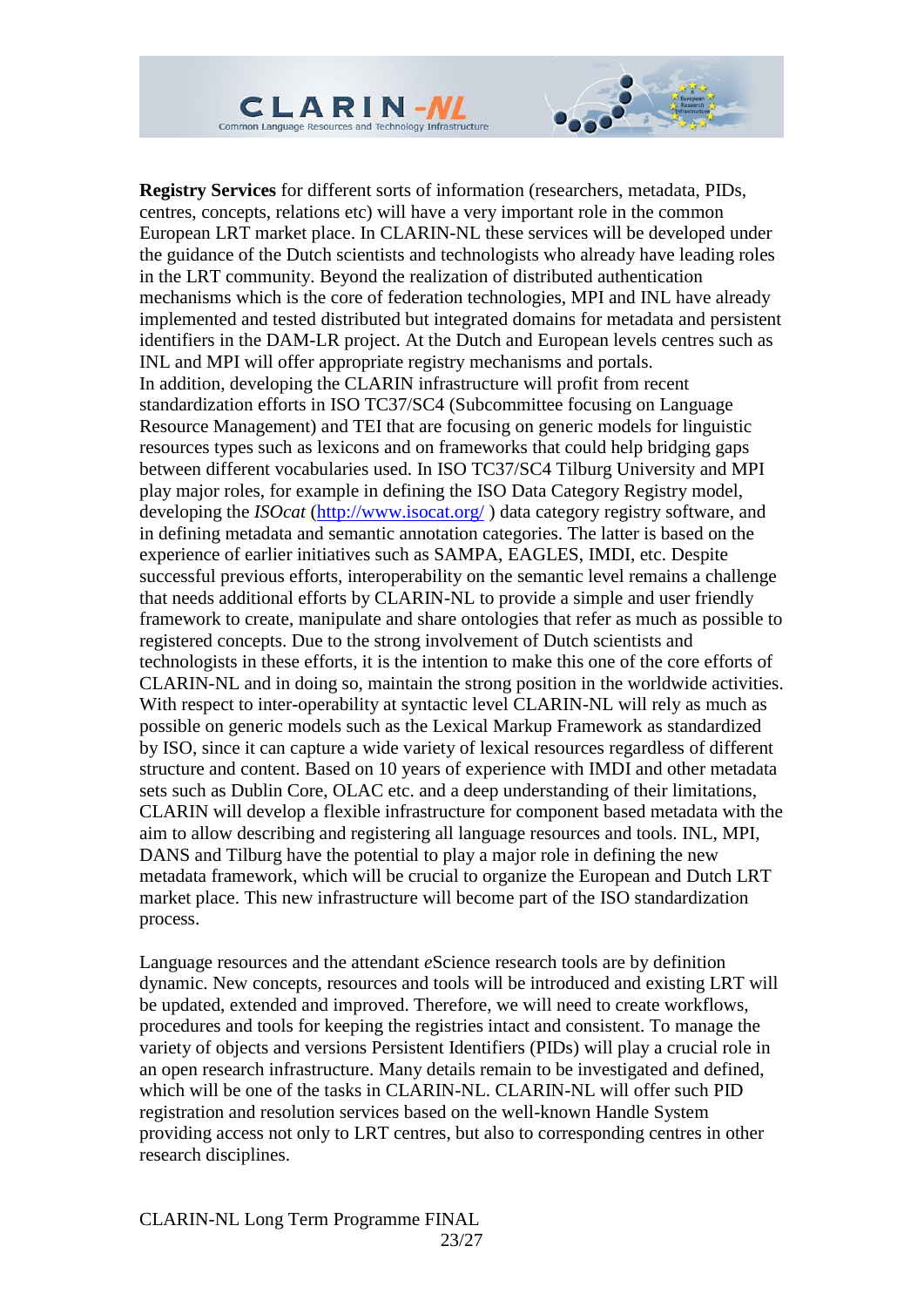



The success of these registry services depends very much on their seamless integration into the CLARIN infrastructure and its acceptance by researchers. CLARIN-NL, therefore, will spend much effort creating consensus about procedures among a large group of researchers and data providers who often have different backgrounds and different aims. An increasing amount of researchers is recognizing the benefits of registry mechanisms. Therefore, we are confident that we can make important steps forward in motivating researchers to accept and adhere to the procedures and workflows that CLARIN-NL will develop as part of CLARIN-EU. The single most important means for motivating researchers to participate will be offering excellent services.

**Information Services** in CLARIN will be web services in a Service Oriented Architecture that offer LRT in encapsulated form so that not only humans, but also programs can access them. The encapsulation will guarantee that researchers can reuse existing resources and tools and combine them to new applications. So-called workflow frameworks which are already in use in other disciplines and in industry will not only allow technically versed users to create new powerful applications, but also users who lack the technical skills. CLARIN-NL will carry out the additional research and standardization efforts that are needed to come to a smoothly functioning SOA for LRT. Therefore, it will adopt a stepwise procedure and carry out model projects to study the interfacing problems in great detail. In parallel to web services CLARIN-NL will establish simple to use web sites to allow people to make use of the various services. MPI has extensive experience in building web services for LRT (LMF, DCR, metadata) and in turning existing resources and tools into web services in a SOA framework.

Part of the services will make computational requirements that are well beyond what can be handled by the common comparatively slow internet protocols. Evident cases are the processing of video recordings, part of which may be distributed over multiple sites. Therefore, CLARIN will need to develop an infrastructure for Grid computing. The know-how of SURFnet and the BIGGrid project will be used and the results of national developments will form input for the discussions in CLARIN-EU. Selected Dutch centres will participate in conducting the Grid computation tests. Although Grid computing remains challenging, past experience and performance guarantees that we will be able to develop excellent operational technology and workflows.

**User-Oriented Approach** While it will be possible to hide the technical and operational complexity of SOA services for the Humanities researchers, we are still facing the problem that future *e*Science services are inherently complex and that it is impossible to define and fix the functionality of those services once and forever from the very start. Inherently complex services require excellent user interfaces. Therefore, CLARIN-NL will pay due attention to user interface design and to realworld usability tests. In addition, CLARIN-NL will follow a user centred design approach in defining the services, by working closely together with the researchers who will use the services. Special attention will be devoted to novel ways in which the SOA approach can facilitate adding and changing services, tools and resources in the CLARIN infrastructure. Due to the limited funds for these aspects at the European level, CLARIN-NL will focus on these aspects in the construction phase.

CLARIN-NL Long Term Programme FINAL 24/27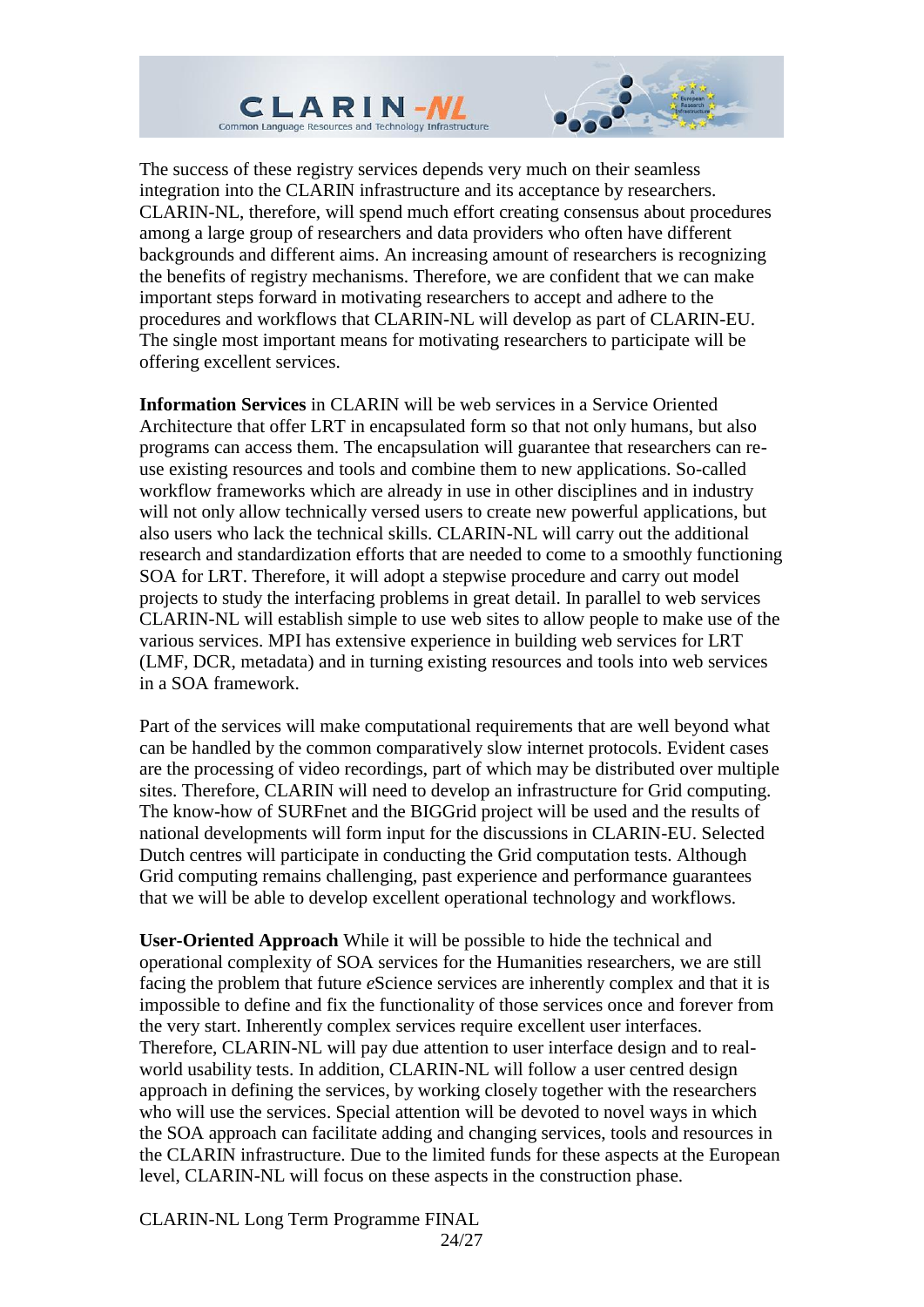

**IPR and Business Models** form another essential aspect of CLARIN, both at the NL and EU level. Here, technical, legal and economic issues are at stake, and decisions at the legal or economic level will affect choices at the technical level. In CLARIN-NL we intend to develop sustainable IPR and Business Models that can be generalized to the European level.

For Humanities research it is essential that scientists have access to the full and raw versions of textual and multimedia documents (rather than to information derived from the documents, such as a list of words). However, full access to the documents raises fundamental problems with respect to property rights. This is not only the case for content producers (print and multimedia) but also for museums, cultural heritage institutes, etc. CLARIN-NL will launch projects aimed at solving these problems. In these projects we will collaborate with relevant organizations and projects at the European and global level, if only because organizations such as the Alliance for Permanent Access need to address the same problems. Eventually, these activities must result in a novel business model that provides access to LRT much in the same way as SURFnet provides the Dutch research community access to the ICT infrastructure.

Access to raw data may incur issues related to privacy protection, for example in the case of personal data collected in language pathology projects. Special access protection needs to be implemented for such "sensitive" data, and it is a technical and user interface challenge to accomplish this without undue burden for the researchers who are allowed to access those data. Comparable constraints may apply to scientists who are not directly affiliated with a CLARIN institute and need to access some of the data managed by CLARIN. Here too, an integrated set of legal, technical and economic measures must be taken to find the best possible compromise between protecting investments and supporting research,

CLARIN-NL will also need to develop and test-drive the business infrastructure that makes essentially all digital language resources accessible for researchers in the Netherlands (and in the CLARIN-EU context also for researchers in Europe) with a single identity and a single and transparent licence and cost structure. For the development of the latter part we will need contributions from experts in information law and information business. Here too, we see no problems in attracting top-ranking scientists, because of the far-reaching implications of the CLARIN-NL outcomes for developments in the Publishing Industry where (partly) Dutch companies such as Wolters-Kluwer and Reed-Elsevier have high stakes.

**Developers' base** At this moment the emerging LRT infrastructure is fully dependent on a small number of highly motivated researchers and software engineers. This makes the infrastructure quite vulnerable and brittle. CLARIN-NL aims to educate a much broader base of scientists and engineers who will be able to provide a sustainable and solid infrastructure.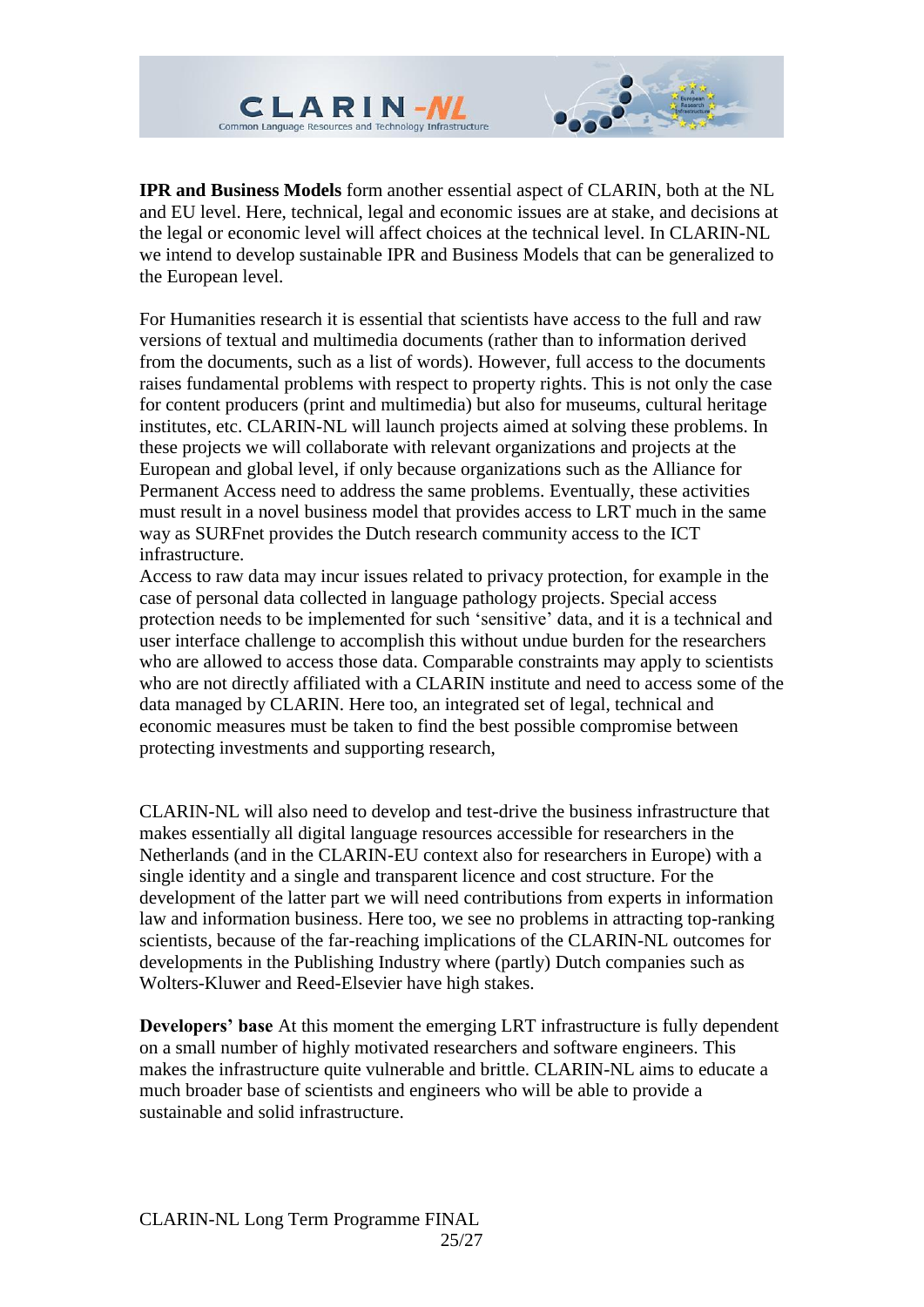

# **Appendix C CLARIN-NL Initial Partners**

<span id="page-25-0"></span>

| Participant                  | Unit                      | Acronym     | Location  | <b>Project leader</b>      | <b>Director</b>           |
|------------------------------|---------------------------|-------------|-----------|----------------------------|---------------------------|
| Universiteit van Utrecht     | UIL-OTS                   | UU          | Utrecht   | prof. dr. Jan Odijk        | prof.dr Martin Everaert   |
| Universiteit van Utrecht     | Landelijke                |             | Utrecht   |                            |                           |
|                              | Onderzoeksschool          |             |           |                            |                           |
|                              | Taalkunde                 | <b>LOT</b>  |           | prof.dr Henriette de Swart | prof.dr Martin Everaert   |
| Max-Planck-Institute for     |                           |             | Nijmegen  |                            |                           |
| Psycholinguistics            |                           | MPI         |           | Ir. Peter Wittenburg       | prof dr. Ann Cutler       |
| Digitale Bibliotheek voor de |                           |             | Leiden    |                            |                           |
| Nederlandse Letteren         |                           | <b>DBNL</b> |           | Cees Klapwijk              | Cees Klapwijk             |
| Instituut voor Nederlandse   |                           |             | Leiden    |                            |                           |
| Lexicologie                  |                           | <b>INL</b>  |           | drs. Remco van Veenendaal  | dr. Jeannine Beeken       |
| Koninklijke Nederlandse      | Meertens Instituut        |             | Amsterdam |                            |                           |
| Akademie van                 |                           |             |           |                            |                           |
| Wetenschappen (KNAW)         |                           | <b>KNAW</b> |           | drs. Douwe Zeldenrust      | prof.dr. Hans Bennis      |
| Koninklijke Nederlandse      | Huygens Instituut         |             | Den Haag  |                            |                           |
| Akademie van                 |                           |             |           |                            |                           |
| Wetenschappen (KNAW)         |                           |             |           | Dr Karina van Dalen-Oskam  | Dr Henk Wals              |
| Koninklijke Nederlandse      | Data Archiving and        |             | Den Haag  |                            |                           |
| Akademie van                 | <b>Networked Services</b> |             |           |                            |                           |
| Wetenschappen (KNAW)         |                           | <b>DANS</b> |           | Dr. Dirk Roorda            | dr. Peter K. Doorn        |
| Radboud Universiteit         | Centre for Language and   |             | Nijmegen  |                            |                           |
| Nijmegen                     | Speech Technology         | <b>CLST</b> |           | dr. Nelleke Oostdijk       | prof.dr. Lou Boves        |
| Radboud Universiteit         | Centre for Language       |             | Nijmegen  |                            |                           |
| Nijmegen                     | <b>Studies</b>            | <b>CLS</b>  |           | prof.dr. Pieter Muysken    | prof.dr. Ans van Kemenade |
| Universiteit van Amsterdam   | Intelligent Systems Lab   |             | Amsterdam |                            |                           |
|                              | Amsterdam                 | <b>ISLA</b> |           | Prof.dr. Maarten de Rijke  | Prof.dr. P.M.A. Sloot     |
| Universiteit van Groningen   | Center for Language and   |             | Groningen |                            |                           |
|                              | Cognition                 | <b>CLG</b>  |           | dr. Erik Tjong Kim Sang    | prof.dr.ir. John Nerbonne |
| Universiteit van Leiden      | Centre for Linguistics    | <b>LUCL</b> | Leiden    | prof.dr. Johan Rooryck     | Prof. dr. Jos Schaeken    |